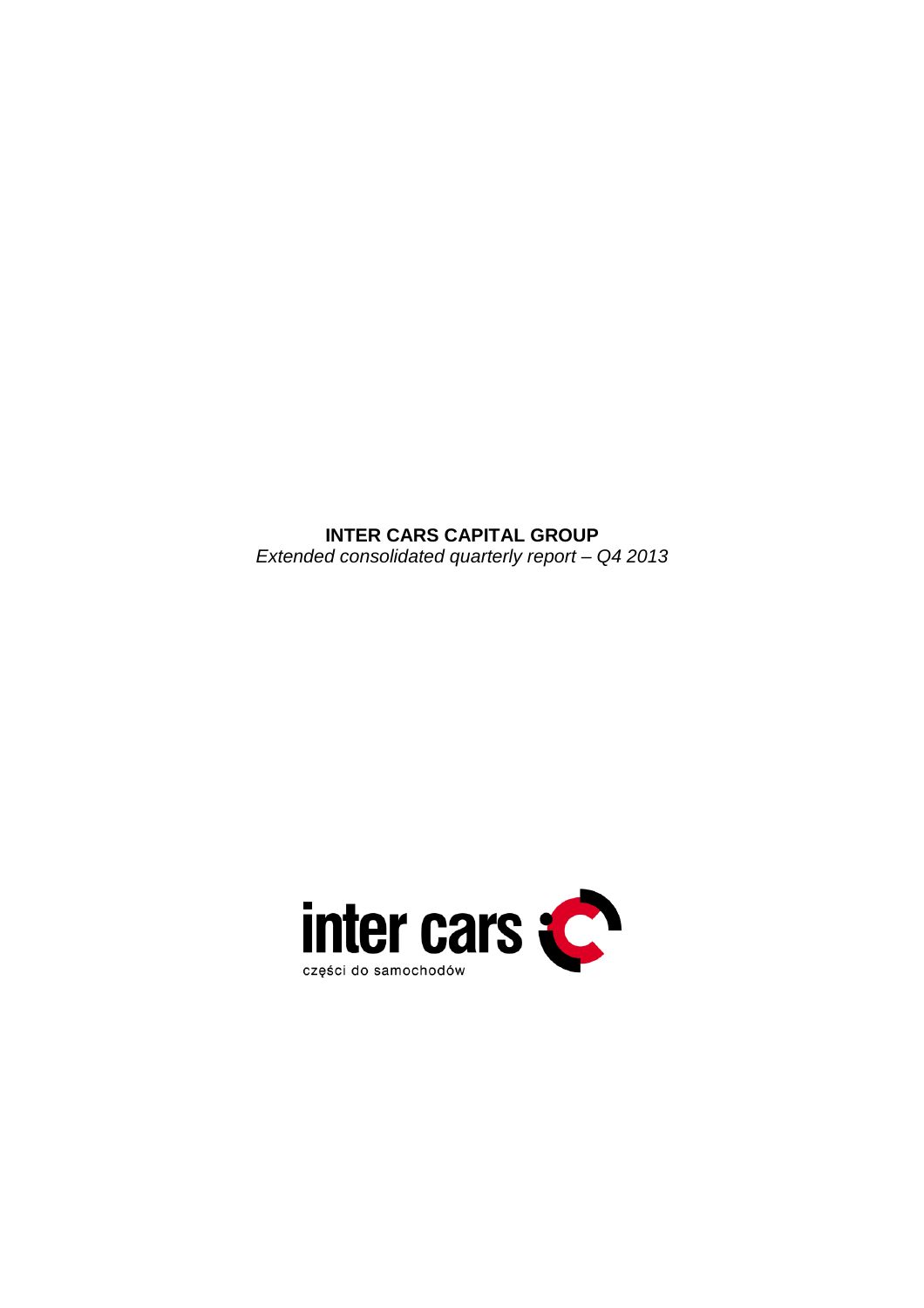

| INTERIM CONSOLIDATED FINANCIAL STATEMENTS OF THE INTER CARS GROUP4                                                                                                                                                      |  |  |  |  |  |  |
|-------------------------------------------------------------------------------------------------------------------------------------------------------------------------------------------------------------------------|--|--|--|--|--|--|
|                                                                                                                                                                                                                         |  |  |  |  |  |  |
|                                                                                                                                                                                                                         |  |  |  |  |  |  |
|                                                                                                                                                                                                                         |  |  |  |  |  |  |
|                                                                                                                                                                                                                         |  |  |  |  |  |  |
| Explanatory notes to the interim condensed financial statements for the period of 3 months ended on 31                                                                                                                  |  |  |  |  |  |  |
|                                                                                                                                                                                                                         |  |  |  |  |  |  |
|                                                                                                                                                                                                                         |  |  |  |  |  |  |
|                                                                                                                                                                                                                         |  |  |  |  |  |  |
|                                                                                                                                                                                                                         |  |  |  |  |  |  |
|                                                                                                                                                                                                                         |  |  |  |  |  |  |
|                                                                                                                                                                                                                         |  |  |  |  |  |  |
|                                                                                                                                                                                                                         |  |  |  |  |  |  |
| 1. Summary of activities and consolidated and standalone financial results for Q4 201313                                                                                                                                |  |  |  |  |  |  |
| 2. Factors and events of a non-recurring nature having a material bearing on the financial result, and a<br>description of the Company's material achievements and failures along with a list of related key events  16 |  |  |  |  |  |  |
|                                                                                                                                                                                                                         |  |  |  |  |  |  |
|                                                                                                                                                                                                                         |  |  |  |  |  |  |
|                                                                                                                                                                                                                         |  |  |  |  |  |  |
|                                                                                                                                                                                                                         |  |  |  |  |  |  |
|                                                                                                                                                                                                                         |  |  |  |  |  |  |
|                                                                                                                                                                                                                         |  |  |  |  |  |  |
| 9. The Management Board's standpoint on the feasibility of meeting the previously published forecasts of                                                                                                                |  |  |  |  |  |  |
| 10. The List of shareholders holding at least 5% of the total number of votes as at the date of release of                                                                                                              |  |  |  |  |  |  |
| 11. Changes in the number of shares and rights to shares (options) in Inter Cars S.A. held by the<br>Company's management and supervisory personnel since the publication of the most recent quarterly                  |  |  |  |  |  |  |
|                                                                                                                                                                                                                         |  |  |  |  |  |  |
|                                                                                                                                                                                                                         |  |  |  |  |  |  |
| 14. Other information which the Company deems relevant for the assessment of its personnel, assets,<br>financial position and financial result or changes in any of the foregoing, and for the assessment of the        |  |  |  |  |  |  |
| 15. Events subsequent to the balance sheet day as at which the report was prepared which may have a                                                                                                                     |  |  |  |  |  |  |
| 16.Information on material transactions with related entities concluded on terms other than at arm's                                                                                                                    |  |  |  |  |  |  |
| 17. Factors which in the Company's opinion will affect its financial results in the period covering at least the                                                                                                        |  |  |  |  |  |  |
|                                                                                                                                                                                                                         |  |  |  |  |  |  |
|                                                                                                                                                                                                                         |  |  |  |  |  |  |
|                                                                                                                                                                                                                         |  |  |  |  |  |  |
|                                                                                                                                                                                                                         |  |  |  |  |  |  |
|                                                                                                                                                                                                                         |  |  |  |  |  |  |
|                                                                                                                                                                                                                         |  |  |  |  |  |  |
|                                                                                                                                                                                                                         |  |  |  |  |  |  |
| 3. Transactions with related entities in the condensed standalone financial statements26                                                                                                                                |  |  |  |  |  |  |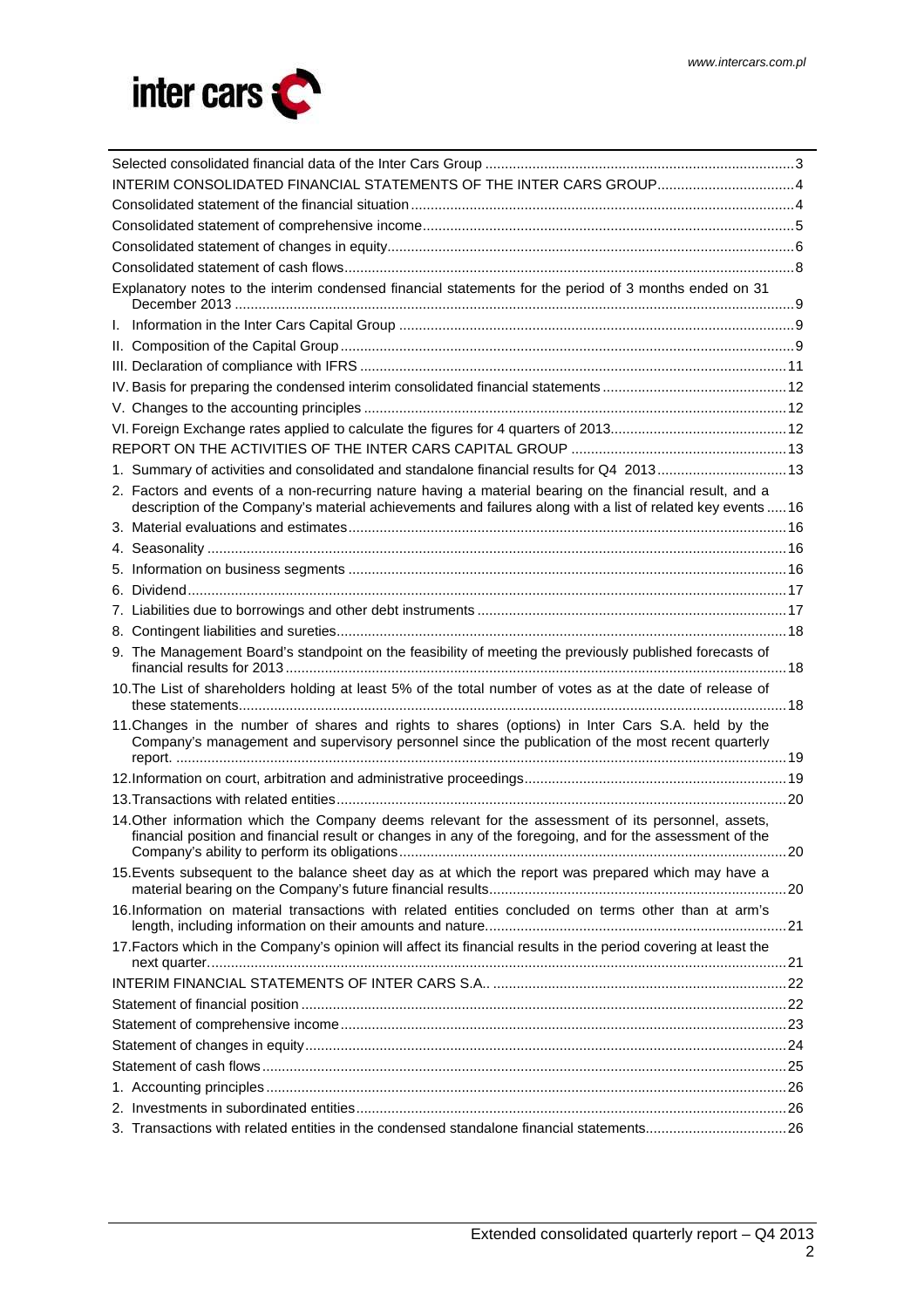

### **Selected consolidated financial data of the Inter Cars Group**

|                                            |                | for the period of 12 months ended on 31 December |                 |            |
|--------------------------------------------|----------------|--------------------------------------------------|-----------------|------------|
|                                            | 2013           | 2012                                             | 2013            | 2012       |
|                                            | <b>PLN'000</b> | <b>PLN '000</b>                                  | <b>EUR '000</b> | EUR '000   |
| Information on growth and profits          |                |                                                  |                 |            |
| Sales margin                               | 31,6%          | 30,9%                                            |                 |            |
| <b>EBITDA</b>                              | 239 493        | 185 850                                          | 56 873          | 44 530     |
| EBITDA as percentage of sales              | 6,81%          | 6,19%                                            |                 |            |
| EBITDA (for 12 consecutive months)         | 239 493        | 185 850                                          | 56 873          | 44 530     |
| Net debt / EBITDA                          | 1,80           | 2,47                                             |                 |            |
| Basic earnings per share (PLN)             | 10,43          | 7,07                                             | 2,48            | 1,69       |
| Diluted earnings per share (PLN)           | 10,43          | 7,07                                             | 2,48            | 1,69       |
| Operating profit                           | 201 291        | 149 931                                          | 47801           | 35 924     |
| Net profit                                 | 147837         | 100 175                                          | 35 107          | 24 002     |
| <b>Cash flows</b>                          |                |                                                  |                 |            |
| Operating cash flows                       | 94 488         | 76 990                                           | 22 438          | 18 447     |
| Investing cash flows                       | (30 579)       | (58 797)                                         | (7262)          | (14088)    |
| Financing cash flows                       | (51140)        | (41941)                                          | (12144)         | (10049)    |
| <b>Employment and branches</b>             |                |                                                  |                 |            |
| Employees                                  |                |                                                  |                 |            |
| Parent company                             | 364            | 1 3 4 0                                          |                 |            |
| <b>Subsidiaries</b>                        | 1 2 2 9        | 1 0 6 4                                          |                 |            |
| <b>Branches</b>                            |                |                                                  |                 |            |
| Parent company                             | 157            | 152                                              |                 |            |
| <b>Subsidiaries</b>                        | 133            | 122                                              |                 |            |
|                                            | As at          |                                                  | As at           |            |
|                                            | 31.12.2013     | 31.12.2012                                       | 31.12.2013      | 31.12.2012 |
| <b>Consolidated statement of financial</b> |                |                                                  |                 |            |
| situation                                  | <b>PLN'000</b> | <b>PLN'000</b>                                   | EUR '000        | EUR '000   |
| Cash and cash equivalents                  | 49 717         | 36 948                                           | 11 988          | 9038       |
| Balance sheet total                        | 1 699 537      | 1 548 391                                        | 409 803         | 378 746    |
| Credits, Ioans, finance lease              | 479 801        | 495 383                                          | 115 693         | 121 174    |
| Equity attributable to shareholders of the |                |                                                  |                 |            |
| parent company                             | 903 591        | 757 247                                          | 217880          | 185 227    |

The following exchange rates were applied to calculate selected financial data in EUR:

- for balance sheet items the National Bank of Poland exchange rate of 31 December 2013 1 EUR = PLN 4.1472, and the National Bank of Poland exchange rate of 30 December 2012 – 1 EUR = PLN 4.0882
- for the profit and loss account and cash flow items the National Bank of Poland Exchange rate constituting the average National Bank of Poland exchange rate announced on the last day of each month of the 4 quarters of 2013 and 2012, respectively: 1 EUR = PLN 4.211 and 1 EUR = PLN 4.1736 PLN.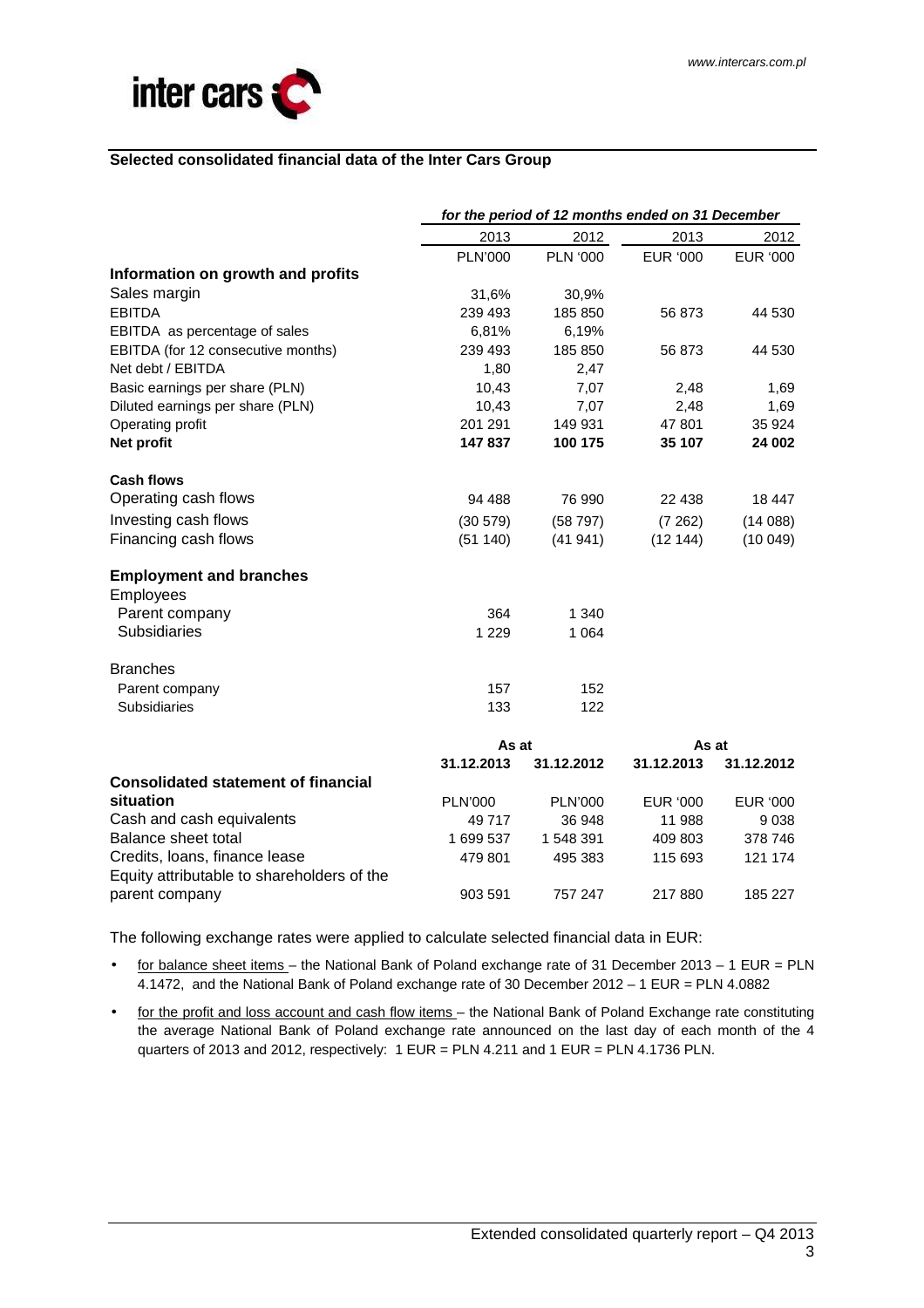

## **INTERIM CONSOLIDATED FINANCIAL STATEMENTS OF THE INTER CARS GROUP**

## **Consolidated statement of the financial situation**

| (PLN '000)                                            | 31.12.2013    | 31.12.2012 |  |
|-------------------------------------------------------|---------------|------------|--|
|                                                       | (not audited) | (audited)  |  |
| <b>ASSETS</b>                                         |               |            |  |
| <b>Fixed assets</b>                                   |               |            |  |
| Property, plant and equipment                         | 214 721       | 226 030    |  |
| Investment property                                   | 25 825        | 27 229     |  |
| Intangible assets                                     | 167 749       | 141 845    |  |
| Investments in related entities                       | 45            | 3795       |  |
| Investments available for sale                        | 301           | 301        |  |
| <b>Receivables</b>                                    | 12 3 6 6      | 13 050     |  |
| Deferred tax assets                                   | 27 259        | 19 771     |  |
|                                                       | 448 266       | 432 021    |  |
| <b>Current assets</b>                                 |               |            |  |
| Inventories                                           | 820 704       | 734 967    |  |
| Trade and other receivables                           | 377 009       | 343 522    |  |
| Corporate income tax receivables                      | 3841          | 933        |  |
| Cash and cash equivalents                             | 49 717        | 36 948     |  |
|                                                       | 1 251 271     | 1 116 370  |  |
| <b>TOTAL ASSETS</b>                                   | 1 699 537     | 1 548 391  |  |
| <b>LIABILITIES</b>                                    |               |            |  |
| Share capital                                         | 28 336        | 28 336     |  |
| Share premium account                                 | 259 530       | 259 530    |  |
| Statutory reserve funds                               | 446 251       | 373 750    |  |
| Other reserve funds                                   | 5935          | 5935       |  |
| Foreign exchange gains/losses                         | (3893)        | (2400)     |  |
| Retained earnings                                     | 167 432       | 92 096     |  |
| Equity attributable to the shareholders of the parent | 903 591       | 757 247    |  |
| entity<br><b>Non-controlling interest</b>             |               |            |  |
| <b>Total equity</b>                                   | 903 591       | 757 247    |  |
| Long-term liabilities                                 |               |            |  |
| Credits, loans and finance lease                      | 40 949        | 34 997     |  |
| Other long-term liabilities                           | 284           | 322        |  |
| Deferred corporate income tax reserve                 | 7491          | 6 1 3 0    |  |
|                                                       | 48724         | 41 449     |  |
| <b>Short-term liabilities</b>                         |               |            |  |
| Trade and other liabilities                           | 296 036       | 277 876    |  |
| Credits, loans and finance lease                      | 438 852       | 460 386    |  |
| Employee benefits                                     | 5 758         | 5716       |  |
| Deferred corporate income tax reserve                 | 6576          | 5 717      |  |
|                                                       | 747 222       | 749 695    |  |
| <b>TOTAL LIABILITIES</b>                              | 1 699 537     | 1 548 391  |  |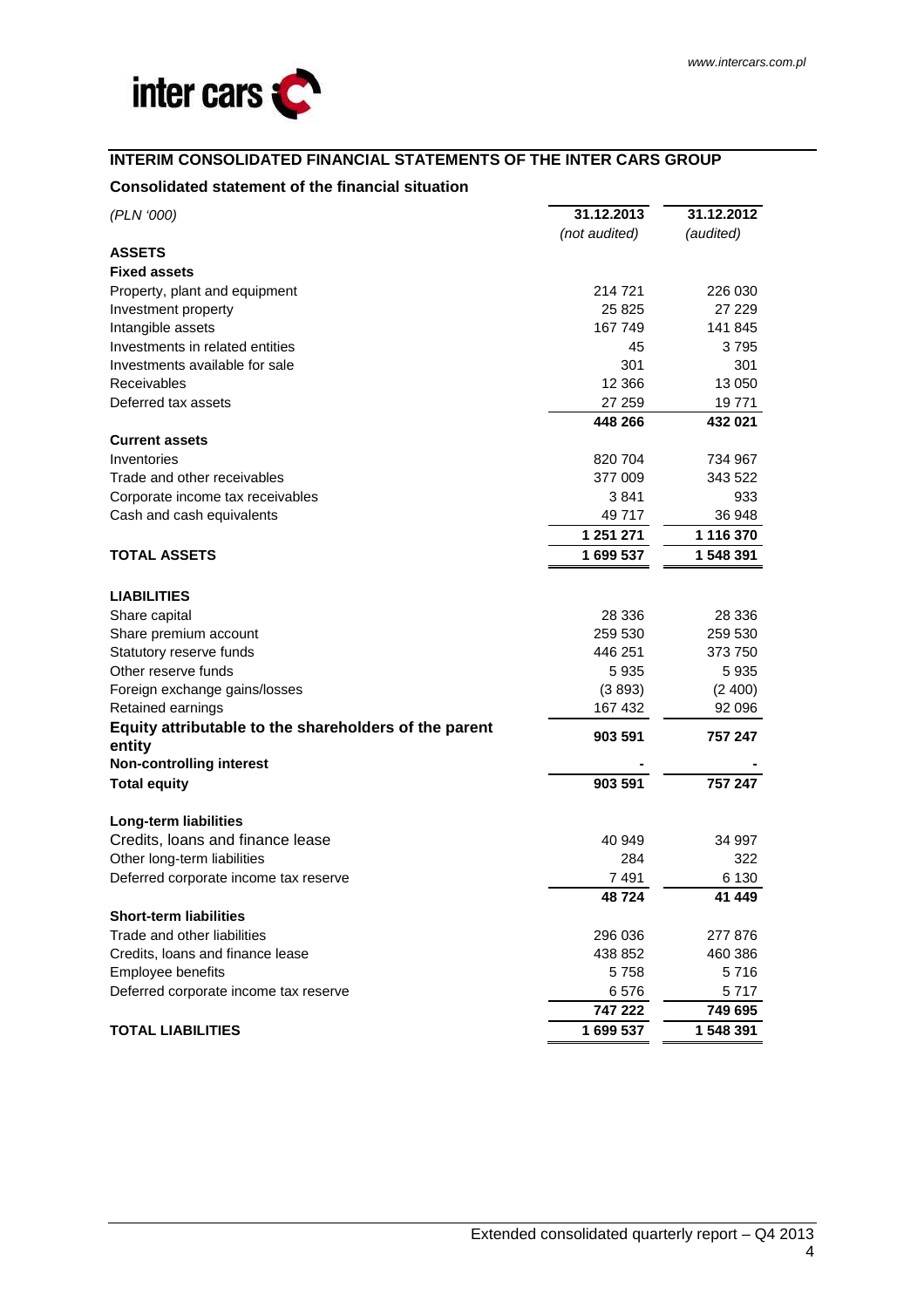

## **Consolidated statement of comprehensive income**

| (PLN '000)                                     | for the period of 3 months<br>ended on |            | for the period of 12 months<br>ended on |             |  |
|------------------------------------------------|----------------------------------------|------------|-----------------------------------------|-------------|--|
|                                                | 31.12.2013                             | 31.12.2012 | 31.12.2013                              | 31.12.2012  |  |
| <b>Continued activities</b>                    |                                        |            |                                         |             |  |
| Revenue from the sale of products,             |                                        |            |                                         |             |  |
| goods and materials                            | 943 857                                | 785 759    | 3516427                                 | 3 003 106   |  |
| Costs of products, goods and<br>materials sold |                                        |            |                                         |             |  |
|                                                | (650031)                               | (541 293)  | (2406491)                               | (2 074 992) |  |
| <b>Gross profit on sales</b>                   | 293 826                                | 244 466    | 1 109 936                               | 928 114     |  |
| Other operating income                         | 1864                                   | 10713      | 1864                                    | 10713       |  |
| Selling costs, general and                     |                                        |            |                                         |             |  |
| administration expenses                        | (140685)                               | (122 298)  | (499702)                                | (441491)    |  |
| Distribution costs                             | (100319)                               | (78709)    | (389 104)                               | (316149)    |  |
| Costs of the management options                |                                        |            |                                         |             |  |
| scheme                                         |                                        |            |                                         |             |  |
| Other operating costs                          | (4696)                                 | (15926)    | (21703)                                 | (31 256)    |  |
| <b>Operating profit</b>                        | 49 990                                 | 38 246     | 201 291                                 | 149 931     |  |
| <b>Financial income</b>                        | 388                                    | (1476)     | 1780                                    | 2 3 8 6     |  |
| Foreign exchange gains / loses                 | 513                                    | 5 4 0 9    | 214                                     | (292)       |  |
| <b>Financial costs</b>                         | (8393)                                 | (6793)     | (30 183)                                | (32381)     |  |
| Interest in associates                         | (13)                                   |            | (13)                                    |             |  |
| <b>Profit before tax</b>                       | 42 485                                 | 35 386     | 173 089                                 | 119 644     |  |
| Corporate income tax                           | (6227)                                 | (6640)     | (25 252)                                | (19469)     |  |
| Net profit                                     | 36 258                                 | 28 746     | 147837                                  | 100 175     |  |
|                                                |                                        |            |                                         |             |  |
| Attributable to:                               |                                        |            |                                         |             |  |
| shareholders of the parent company             | 36 258                                 | 28 0 54    | 147837                                  | 100 175     |  |
| minority shareholders                          |                                        | 692        |                                         |             |  |
|                                                | 36 258                                 | 28746      | 147837                                  | 100 175     |  |
| <b>OTHER COMPREHENSIVE INCOME</b>              |                                        |            |                                         |             |  |
| Currency translation gains/losses              | (2003)                                 | (1314)     | (1493)                                  | (1562)      |  |
| Management options scheme                      |                                        |            |                                         |             |  |
| Total other net comprehensive                  |                                        |            |                                         |             |  |
| income                                         | (2003)                                 | (1314)     | (1493)                                  | (1562)      |  |
| <b>TOTAL INCOME</b>                            | 34 255                                 | 27 432     | 146 344                                 | 98 613      |  |
|                                                |                                        |            |                                         |             |  |
| Net profit attributable to:                    |                                        |            |                                         |             |  |
| - shareholders of the parent company           | 36 258                                 | 28 0 54    | 147 837                                 | 100 175     |  |
| - minority interests                           |                                        | 692        |                                         |             |  |
|                                                | 36 258                                 | 28746      | 147837                                  | 100 175     |  |
| <b>Comprehensive income</b>                    |                                        |            |                                         |             |  |
| attributable to:                               |                                        |            |                                         |             |  |
| - shareholders of the parent company           | 34 255                                 | 26 740     | 146 344                                 | 98 613      |  |
| - minority interests                           |                                        | 692        |                                         |             |  |
| Profit per share (PLN)                         | 34 255                                 | 27 432     | 146 344                                 | 98 613      |  |
| - basic                                        | 2,56                                   | 2,03       | 10,43                                   | 7,07        |  |
| - diluted                                      | 2,56                                   | 2,03       | 10,43                                   | 7,07        |  |
| number of shares                               | 14 168 100                             | 14 168 100 | 14 168 100                              | 14 168 100  |  |
| number of diluted shares                       | 14 168 100                             | 14 168 100 | 14 168 100                              | 14 168 100  |  |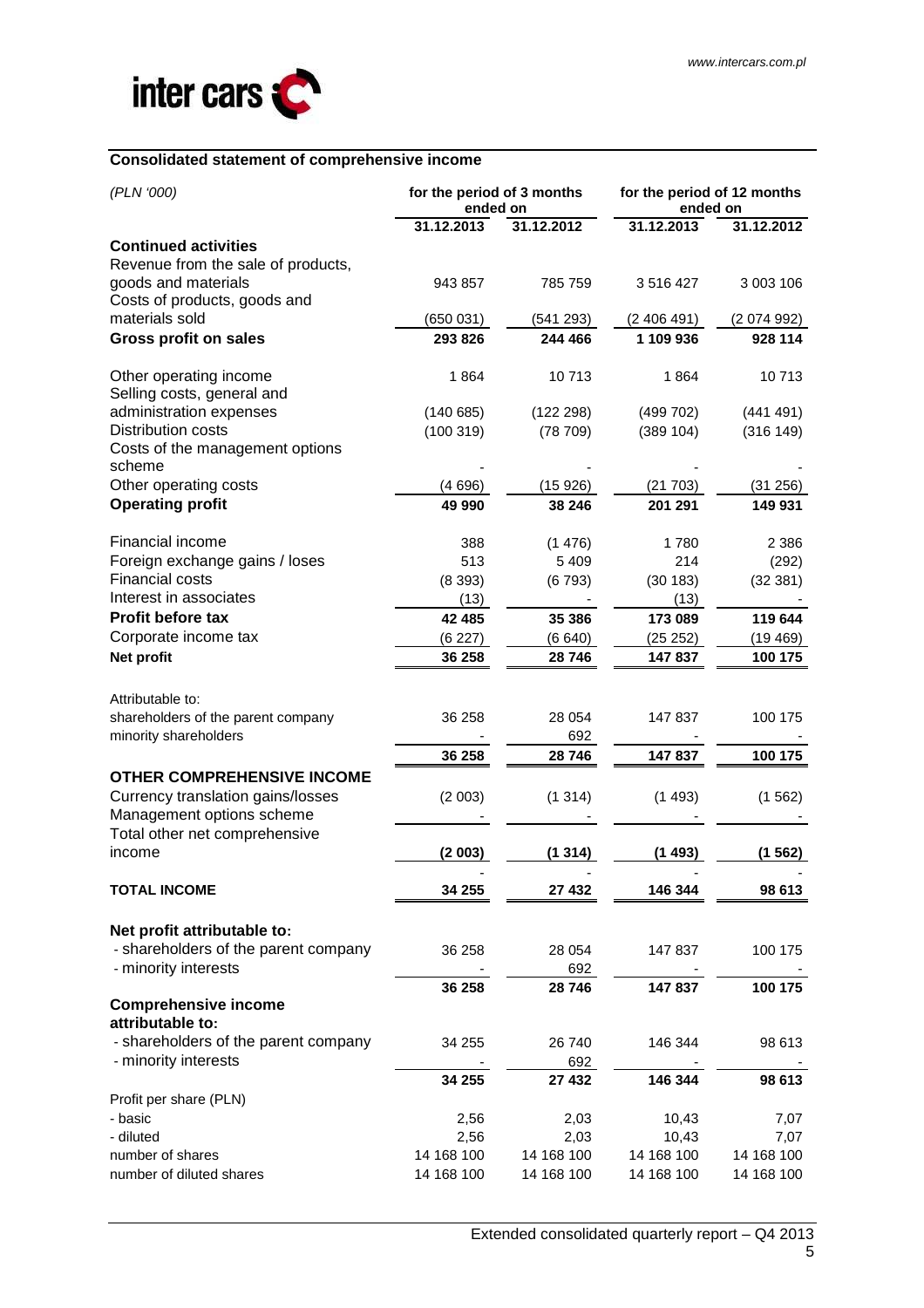

## **Consolidated statement of changes in equity**

#### **for the period from 1 January 2013 to 31 December 2013**

| (PLN '000)                                                                                  | Share capital | Share<br>premium<br>account | Statutory<br>reserve<br>funds | Foreign<br>exchange<br>gains/losse<br>s | Other<br>capital<br>reserves | Retained<br>earnings and<br>current year<br>profit | <b>Equity</b><br>attributable to<br>the<br>shareholders<br>of the parent<br>company | Non-<br>controlling<br>interest | <b>Total equity</b> |
|---------------------------------------------------------------------------------------------|---------------|-----------------------------|-------------------------------|-----------------------------------------|------------------------------|----------------------------------------------------|-------------------------------------------------------------------------------------|---------------------------------|---------------------|
| As at 1 January 2013                                                                        | 28 336        | 259 530                     | 373750                        | (2400)                                  | 5935                         | 92 096                                             | 757 247                                                                             |                                 | 757 247             |
| <b>Statement of comprehensive income</b><br>Profit for period<br>Other comprehensive income |               |                             | -                             |                                         | $\blacksquare$               | 147 837                                            | 147837                                                                              |                                 | 147 837             |
| Foreign exchange gains / losses                                                             |               |                             | $\blacksquare$                | (1493)                                  |                              |                                                    | (1493)                                                                              |                                 | (1493)              |
| Total comprehensive income                                                                  |               |                             |                               | (1493)                                  |                              | 147837                                             | 146 344                                                                             |                                 | 146 344             |
| <b>Transactions with shareholders</b>                                                       |               |                             |                               |                                         |                              |                                                    |                                                                                     |                                 |                     |
| Distribution of retained earnings -<br>transfer to statutory reserve funds                  |               |                             | 72 501                        | $\sim$                                  |                              | (72501)                                            |                                                                                     |                                 |                     |
| As at 31 December 2013                                                                      | 28 336        | 259 530                     | 446 251                       | (3893)                                  | 5935                         | 167 432                                            | 903 591                                                                             |                                 | 903 591             |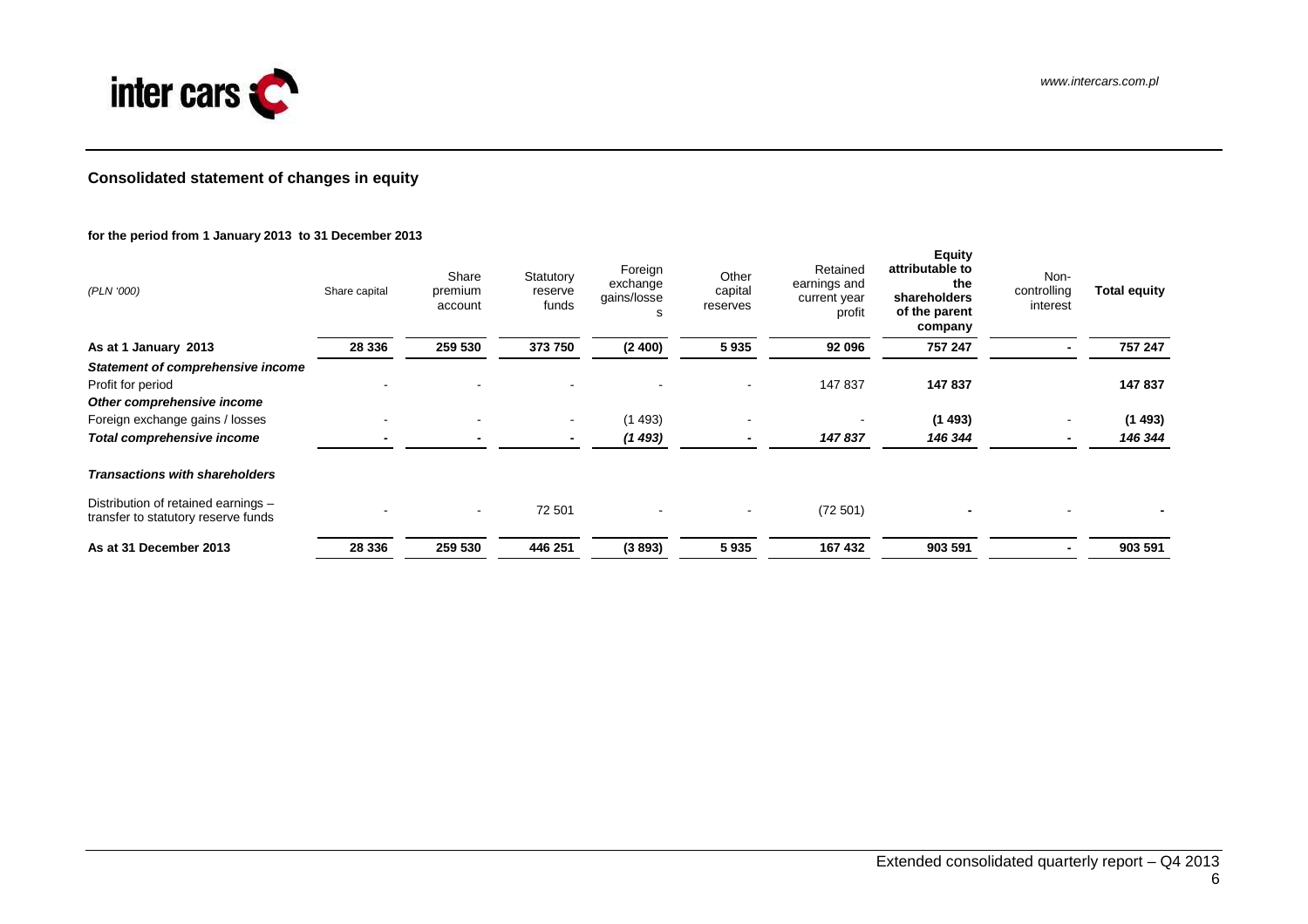

#### www.intercars.com.pl

|                                                                                             | for the period from 1 January 2013 to 31 December 2012 |                             |                                            |                                         |                           |                                                 |                                                                                     |                                 |                     |
|---------------------------------------------------------------------------------------------|--------------------------------------------------------|-----------------------------|--------------------------------------------|-----------------------------------------|---------------------------|-------------------------------------------------|-------------------------------------------------------------------------------------|---------------------------------|---------------------|
| (PLN '000)                                                                                  | Share capital                                          | Share<br>premium<br>account | Statutory<br>reserve funds                 | Foreign<br>exchange<br>gains/losse<br>s | Other capital<br>reserves | Retained earnings<br>and current year<br>profit | <b>Equity</b><br>attributable to<br>the<br>shareholders<br>of the parent<br>company | Non-<br>controlling<br>interest | <b>Total equity</b> |
| As at 1 January 2012                                                                        | 28 3 36                                                | 259 530                     | 258 686                                    | (838)                                   | 5935                      | 117 155                                         | 668 804                                                                             | (3853)                          | 664 951             |
| <b>Statement of Comprehensive income</b><br>Profit for period<br>Other comprehensive income |                                                        |                             |                                            |                                         |                           | 100 790                                         | 100 790                                                                             | (615)                           | 100 175             |
| Foreign exchange gains /losses<br>Total comprehensive income                                |                                                        |                             | $\blacksquare$<br>$\overline{\phantom{a}}$ | (1562)<br>(1 562)                       |                           | 100 790                                         | (1562)<br>99 228                                                                    | (615)                           | (1562)<br>98 613    |
| <b>Transactions with shareholders</b><br>Distribution of retained earnings -<br>dividend    |                                                        |                             |                                            |                                         |                           | (4 250)                                         | (4250)                                                                              |                                 | (4250)              |
| Purchase of non-controlling shares                                                          |                                                        |                             |                                            |                                         |                           | (6535)                                          | (6535)                                                                              | 4 4 6 8                         | (2067)              |
| Distribution of retained earnings -<br>transfer to statutory reserve funds                  |                                                        | $\overline{\phantom{a}}$    | 115 064                                    | $\overline{\phantom{a}}$                |                           | (115064)                                        |                                                                                     |                                 |                     |
| As at 31 December 2012                                                                      | 28 336                                                 | 259 530                     | 373 750                                    | (2400)                                  | 5935                      | 92 096                                          | 757 247                                                                             |                                 | 757 247             |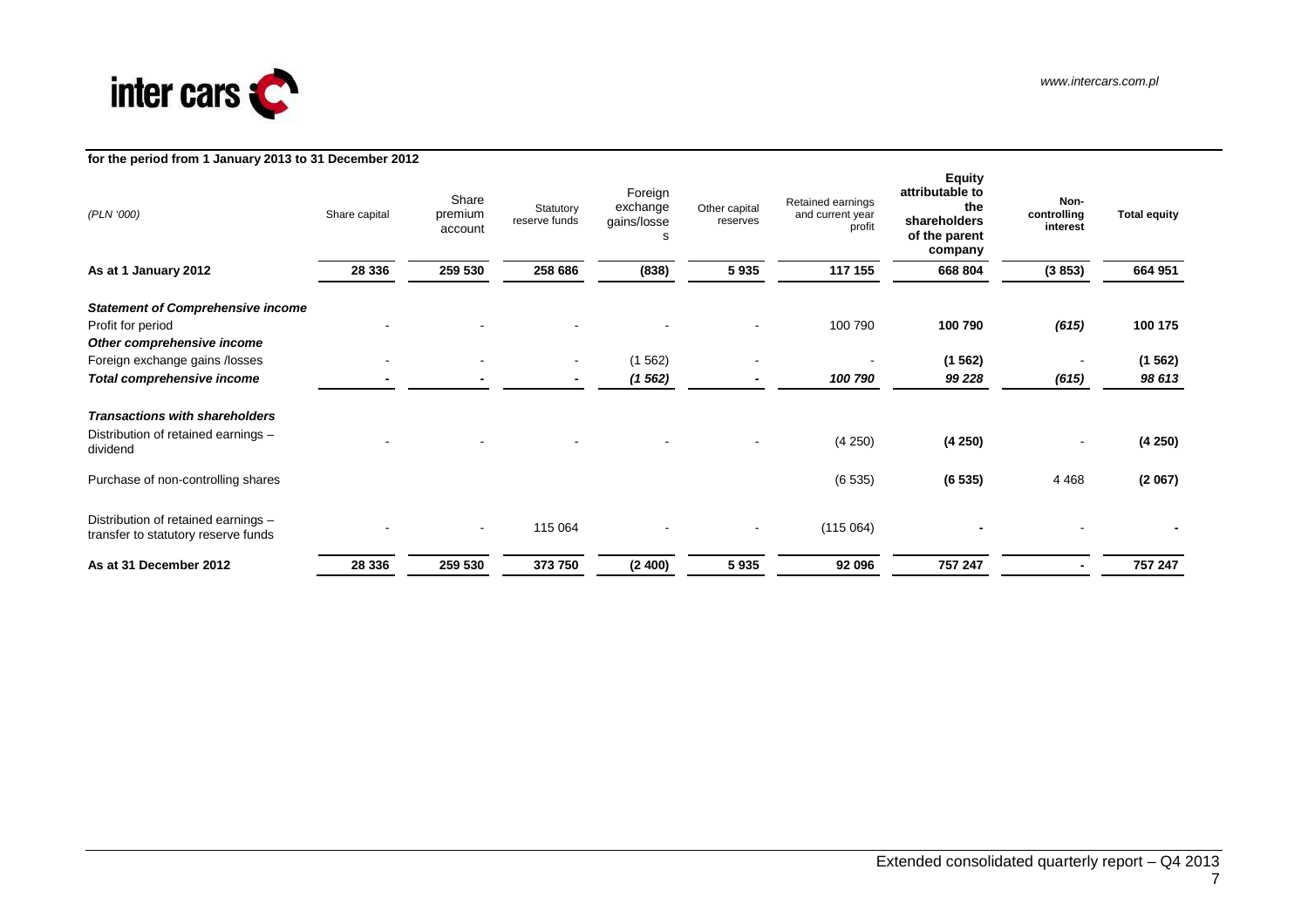

## **Consolidated statement of cash flows**

| (PLN '000)                                                                                         | 01.01.2013<br>31.12.2013 | 01.01.2012<br>31.12.2012 |
|----------------------------------------------------------------------------------------------------|--------------------------|--------------------------|
| <b>Operating cash flows</b>                                                                        |                          |                          |
| Profit before tax                                                                                  | 173 089                  | 119 644                  |
| Adjustments, including:                                                                            |                          |                          |
| Depreciation and amortization                                                                      | 38 202                   | 35 919                   |
| Foreign exchange gains / losses                                                                    | (1279)                   | 1848                     |
| (Gain) / loss on investment                                                                        | 4833                     | (1690)                   |
| Net interest                                                                                       | 18 4 65                  | 28 644                   |
| (Gain)/loss on revaluation of investment property                                                  |                          | (197)                    |
| Other adjustments, net                                                                             | (87)                     | 18 571                   |
| Operating profit before changes in the working capital                                             | 233 222                  | 202 739                  |
| Change in inventories                                                                              | (85736)                  | 383                      |
| Change in receivables                                                                              | (37 770)                 | (12399)                  |
| Change in short-term liabilities                                                                   | 18 20 2                  | (81 779)                 |
| Cash from operating activities                                                                     | 127 918                  | 108 944                  |
| Corporate income tax paid                                                                          | (33 430)                 | (31 954)                 |
| Net cash from operating activities                                                                 | 94 488                   | 76 990                   |
| <b>Investing cash flows</b>                                                                        |                          |                          |
| Proceeds from the sale of intangible assets, investment property,<br>property, plant and equipment | 6744                     | 6880                     |
| Proceeds from the sale of shares                                                                   |                          | 3516                     |
| Acquisition of intangible assets, investment property, and property,<br>plant and equipment        | (43124)                  | (62 072)                 |
| Repayment of loans                                                                                 | 12 037                   | 3 0 8 9                  |
| Loans granted                                                                                      | (7156)                   | (8243)                   |
| Interest received                                                                                  | 920                      | 100                      |
| Net cash from investing activities                                                                 | (30 579)                 | (58 797)                 |
| Cash flows from financing activities                                                               |                          |                          |
| (repayments) / proceeds from loans and borrowings                                                  | (23041)                  | (3137)                   |
| Repayment of finance lease liabilities                                                             | (8847)                   | (5333)                   |
| Interest paid                                                                                      | (19 252)                 | (29 221)                 |
| Net cash from financing activities                                                                 | (51140)                  | (41 941)                 |
|                                                                                                    |                          |                          |
| Change of net cash and cash equivalents                                                            | 12769                    | (23748)                  |
| Cash and cash equivalents at the beginning of the period                                           | 36 948                   | 60 696                   |
| Cash and cash equivalents at the end of the period                                                 | 49 717                   | 36 948                   |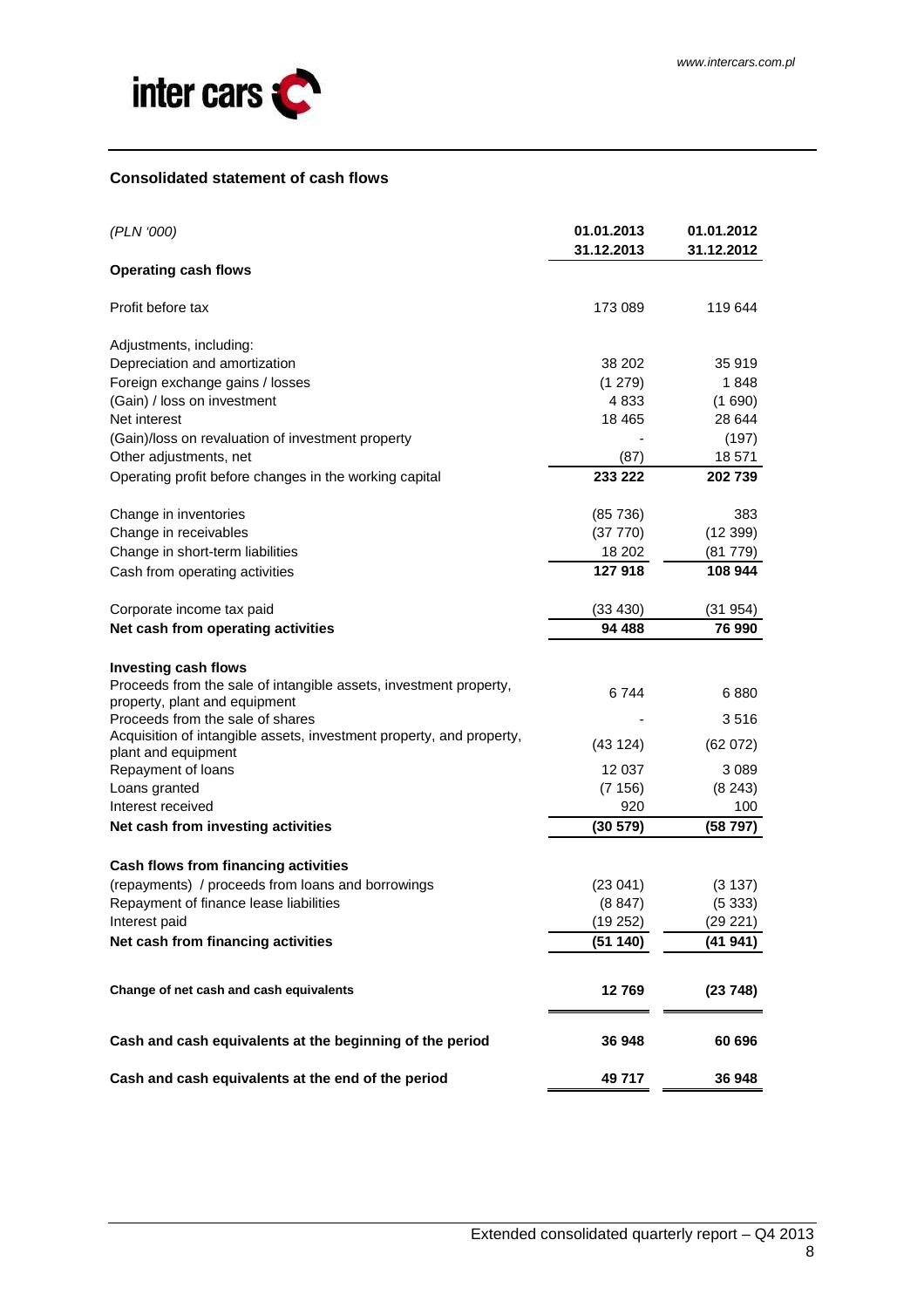

#### **Explanatory notes to the interim condensed financial statements for the period of 3 months ended on 31 December 2013**

#### **I. Information in the Inter Cars Capital Group**

#### **The scope of activity**

The principal activities of Grupa Kapitałowa Inter Cars Spółka Akcyjna (hereinafter referred to as "the Group," "the Inter Cars Capital Group," the Inter Cars Group") are import and distribution of spare parts for passenger cars and utility vehicles.

#### **Registered seat – the parent entity**

Inter Cars S.A. ul. Powsińska 64 02-903 Warszawa Poland

Central Warehouse: ul. Gdańska 15 05-152 Czosnów k/Warszawy

## **Contact details**

tel. (+48-22) 714 19 16 fax. (+48-22) 714 19 18 bzarzadu@intercars.eu relacje.inwestorskie@intercars.eu www.intercars.com.pl

#### **Supervisory Board**

Andrzej Oliszewski, President Piotr Płoszajski Maciej Oleksowicz Michał Marczak Jacek Klimczak

#### **Management Board**

Robert Kierzek, President Krzysztof Soszyński, Vice-President Krzysztof Oleksowicz Witold Kmieciak Wojciech Twaróg

#### **Statutory auditor**

KPMG Audyt Sp. z ograniczoną odpowiedzialnością, sp. k. ul. Chłodna 51 00-867 Warszawa

### **II. Composition of the Capital Group**

The parent company, Inter Cars S.A. ("the Company") is registered in Poland. The interim consolidated financial statements for the period ended on 31 December 2013 contain information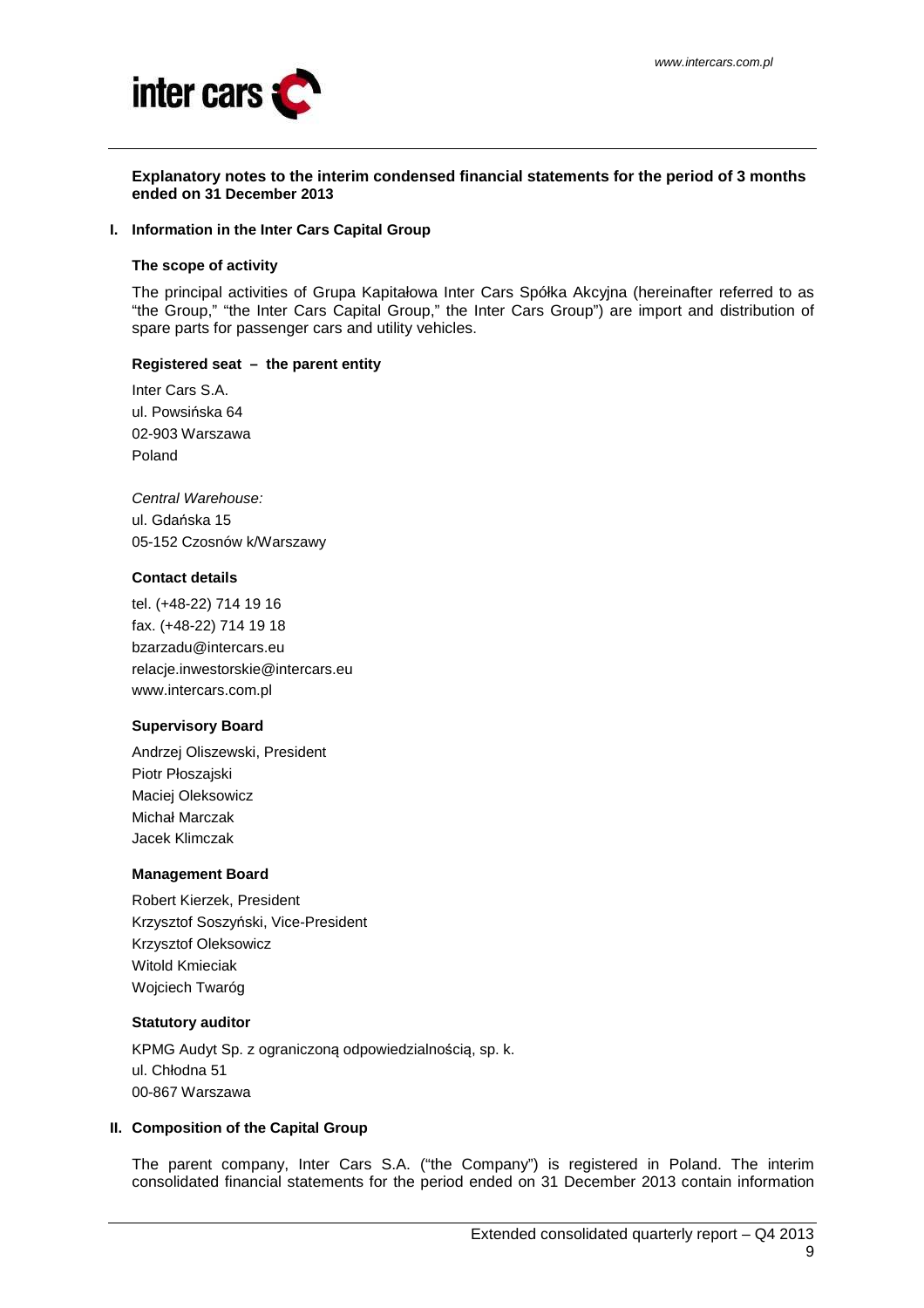

about the company, its subsidiaries referred to as the Inter Cars Capital Group ("the Group"), and about the Group's share in related entities.

The consolidated financial statements of the Inter Cars Capital Group for the period ended on 31 December 2012 are available at www.intercars.com.pl.

As at 31 December 2013, the following entities comprised the Inter Cars Capital Group: Inter Cars S.A. as the parent entity, and 25 other entities, including:

- 24 subsidiaries of Inter Cars S.A.
- 1 indirect subsidiary of Inter Cars S.A.

The Group also holds shares in a related entity.

| Name of entity                                       | Registered<br>seat                       | Objects                                                                                                                        | Consolidation<br>method | % of the Group's share in<br>the share capital |                   |
|------------------------------------------------------|------------------------------------------|--------------------------------------------------------------------------------------------------------------------------------|-------------------------|------------------------------------------------|-------------------|
|                                                      |                                          |                                                                                                                                |                         | 31.12.2013                                     | 31.12.2012        |
| <b>Parent company</b>                                |                                          |                                                                                                                                |                         |                                                |                   |
| Inter Cars S.A.                                      | Warsaw                                   | Import and distribution of<br>spare parts for passenger<br>cars and utility vehicles                                           | Not<br>applicable       | Not<br>applicable                              | Not<br>applicable |
| <b>Direct subsidiaries</b>                           |                                          |                                                                                                                                |                         |                                                |                   |
| Inter Cars Ukraine                                   | Ukraine,<br>Khmelnitsky                  | Distribution of spare parts for<br>passenger cars and utility<br>vehicles                                                      | full                    | 100%                                           | 100%              |
| Q-service Sp. z o.o.                                 | Cząstków<br>Mazowiecki                   | Advisory services,<br>organization of trainings and<br>seminars related to<br>automotive services and the<br>automotive market | full                    | 100%                                           | 100%              |
| Lauber Sp. z o.o.                                    | Słupsk                                   | Recovery of car parts                                                                                                          | full                    | 100%                                           | 100%              |
| Inter Cars Česká republika<br>S.I.O.                 | Czech<br>Republic,<br>Prague             | Distribution of spare parts for<br>passenger cars and utility<br>vehicles                                                      | full                    | 100%                                           | 100%              |
| Feber Sp. z o.o.                                     | Warsaw                                   | Manufacture of motor<br>vehicles, trailers and semi-<br>trailers                                                               | full                    | 100%                                           | 100%              |
| IC Development & Finance<br>Sp. z o.o                | Warsaw                                   | Real estate development and<br>lease                                                                                           | full                    | 100%                                           | 100%              |
| Armatus sp. z o.o.                                   | Warsaw                                   | Distribution of spare parts for<br>passenger cars and utility<br>vehicles                                                      | full                    | 100%                                           | 100%              |
| Inter Cars Slovenská<br>republika s.r.o.             | Slovakia,<br>Bratislava                  | Distribution of spare parts for<br>passenger cars and utility<br>vehicles                                                      | full                    | 100%                                           | 100%              |
| Inter Cars Lietuva UAB                               | Lithuania,<br>Vilnus                     | Distribution of spare parts for<br>passenger cars and utility<br>vehicles                                                      | full                    | 100%                                           | 100%              |
| JC Auto s.r.o.                                       | Czech<br>Republic,<br>Karvina-<br>Darkom | The Company does not carry<br>out operating activities                                                                         | full                    | 100%                                           | 100%              |
| JC Auto S.A.                                         | Belgium,<br>BrainL'Allued                | Distribution of spare parts for<br>passenger cars and utility<br>vehicles                                                      | full                    | 100%                                           | 100%              |
| Inter Cars Hungária Kft                              | Hungary,<br><b>Budapest</b>              | Distribution of spare parts for<br>passenger cars and utility<br>vehicles                                                      | full                    | 100%                                           | 100%              |
| Inter Cars Italia s.r.I<br>(formerly JC Auto s.r.l.) | Italy, Milan                             | Distribution of spare parts for<br>passenger cars and utility<br>vehicles                                                      | full                    | 100%                                           | 100%              |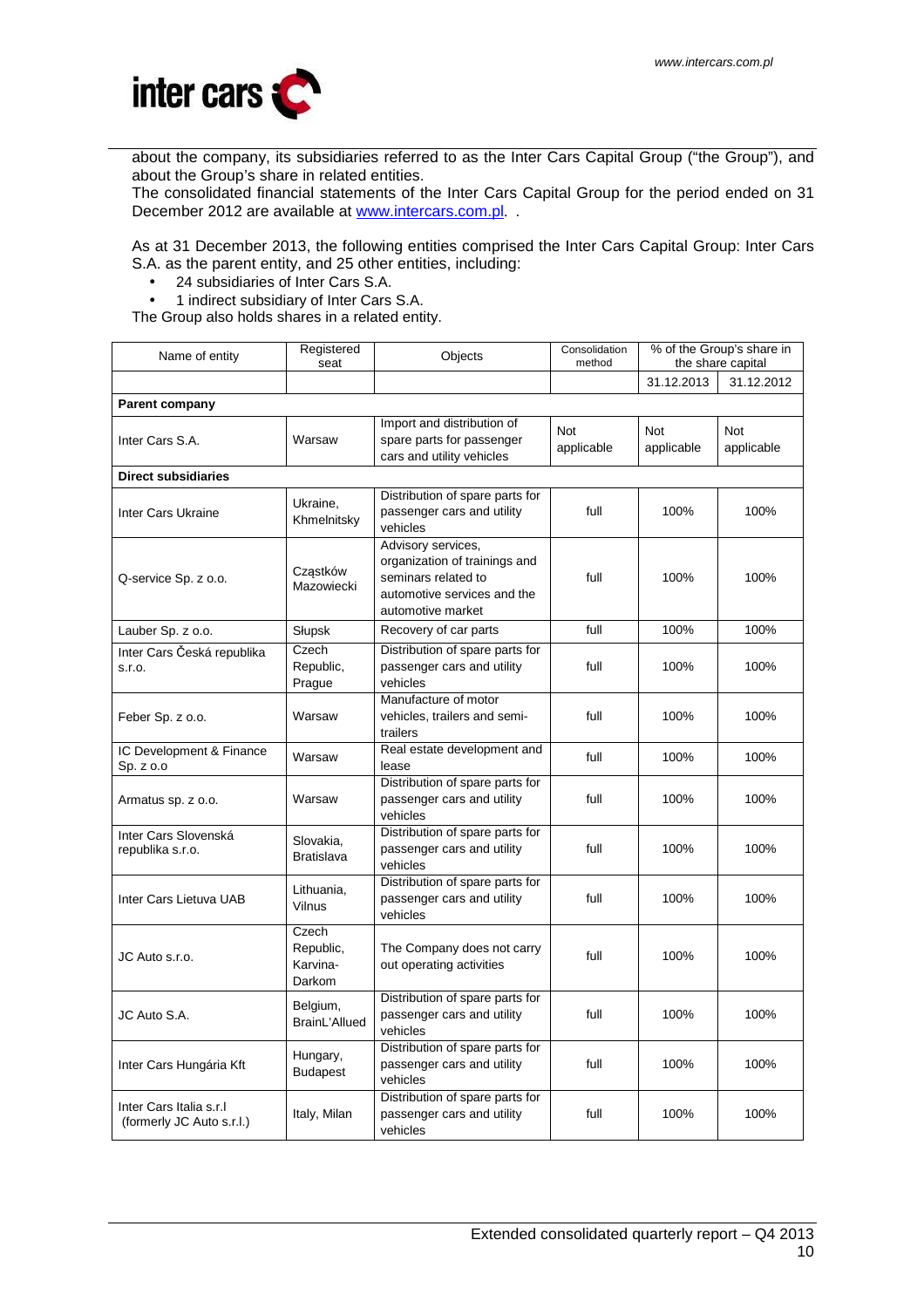

| Name of entity                                      | Registered<br>seat        | Objects                                                                                                     | % of the Group's share in<br>Consolidation<br>method<br>the share capital |            |                |
|-----------------------------------------------------|---------------------------|-------------------------------------------------------------------------------------------------------------|---------------------------------------------------------------------------|------------|----------------|
|                                                     |                           |                                                                                                             |                                                                           | 31.12.2013 | 31.12.2012     |
| Inter Cars d.o.o.                                   | Croatia,<br>Zagreb        | Distribution of spare parts for<br>passenger cars and utility<br>vehicles                                   | full                                                                      | 100%       | 100%           |
| Inter Cars Romania s.r.l.                           | Romania,<br>Cluj-Napoca   | Distribution of spare parts for<br>passenger cars and utility<br>vehicles                                   | full                                                                      | 100%       | 100%           |
| Inter Cars Cyprus Limited                           | Cyprus,<br>Nicosia        | Distribution of spare parts for<br>passenger cars and utility<br>vehicles                                   | full                                                                      | 100%       | 100%           |
| Inter Cars Latvija SIA                              | Latvia, Riga              | Distribution of spare parts for<br>passenger cars and utility<br>vehicles                                   | full                                                                      | 100%       | 100%           |
| Cleverlog-Autoteile GmbH                            | Germany,<br><b>Berlin</b> | Distribution of spare parts for<br>passenger cars and utility<br>vehicles                                   | full                                                                      | 100%       | 100%           |
| Inter Cars Bulgaria Ltd.                            | Bulgaria,<br>Sofia        | Distribution of spare parts for<br>passenger cars and utility<br>vehicles                                   | full                                                                      | 100%       | 100%           |
| Inter Cars Marketing<br>Services Sp. z o.o.         | Warsaw                    | Advertising, market and<br>public opinion research                                                          | full                                                                      | 100%       | 100%           |
| ILS Sp. z o.o.                                      | Nadarzyn                  | Logistics services                                                                                          | full                                                                      | 100%       |                |
| Inter Cars Malta Holding<br>Limited                 | Malta                     | Assets management                                                                                           | full                                                                      | 100%       |                |
| Q-service Truck Sp. z o.o.                          | Warsaw                    | Sale of delivery vans and<br>trucks                                                                         | Not<br>applicable                                                         | 100%       | $\blacksquare$ |
| InterMeko Europa Sp. z o.o.                         | Warsaw                    | Control and assessment of<br>spare parts, components and<br>accessories                                     | <b>Not</b><br>applicable                                                  | 100%       |                |
| <b>Indirect subsidiaries</b>                        |                           |                                                                                                             |                                                                           |            |                |
| Inter Cars Malta Limited                            | Malta                     | Sale of spare parts and<br>advisory services related to<br>automotive services and the<br>automotive market | full                                                                      | 100%       |                |
| <b>SMIOC FRENOPLAST</b><br>Bułhak i Cieślawski S.A. | Szczytno                  | Manufacture of friction linings<br>and materials                                                            | equity<br>method                                                          | 49%        | 49%            |

### **Stock exchange listings**

The shares of Inter Cars S.A., i.e. the parent entity, are listed on the Warsaw Stock Exchange in the continuous trading system.

#### **III. Declaration of compliance with IFRS**

The condensed interim consolidated financial statements of the Inter Cars Capital Group were prepared for the period of 12 months ended on 31 December 2013.

The condensed interim financial statements covering four quarters of 2013 comply with the requirements of the International Accounting Standard IAS 34 "Interim Financial Reporting" related to interim financial statements.

The condensed interim financial statements of the Group are published together with the condensed standalone interim financial statements. The condensed standalone interim financial statements of the Company should be read together with the condensed interim consolidated financial statements of the Group in order to have a comprehensive view of the financial result and the financial situation of the company.

Preparation of financial statements in accordance with IFRS requires application of specific accounting estimates. It also requires form the Management Board to use its own judgement with regard to application of the accounting standards adopted by the Group. The areas a higher degree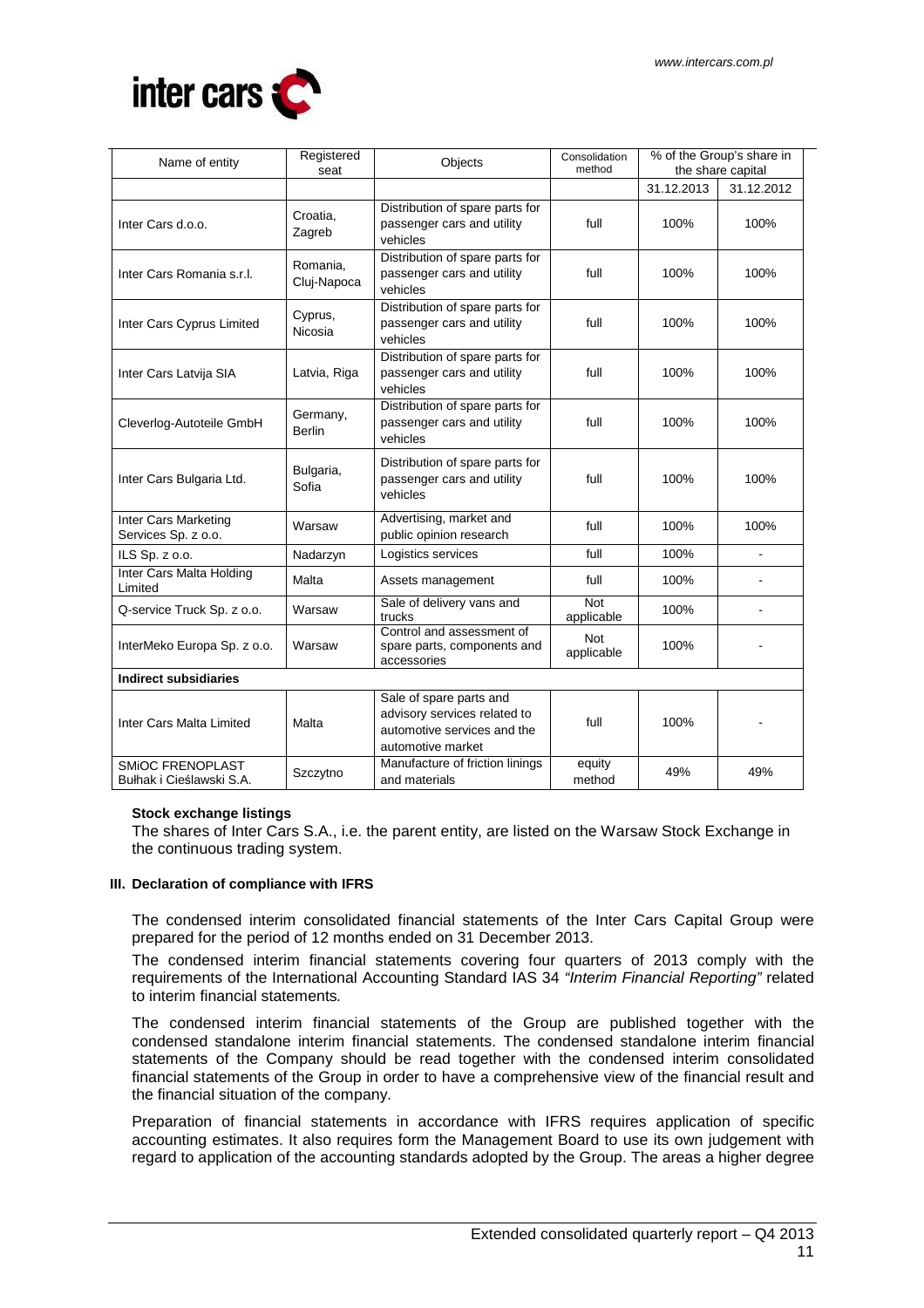

of judgement or complexity, or areas where assumptions and estimates are significant to the financial statements are presented in note 14.

The condensed interim consolidated financial statements and the condensed interim standalone financial statements were approved for publication by the Management Board on 28 February 2014.

#### **IV. Basis for preparing the condensed interim consolidated financial statements**

With the exception of the changes described in "Changes to the accounting principles," these condense interim financial statements were prepared by the Inter Cars Capital Group in accordance with the same accounting standards as those applied by the Group to prepare the consolidated financial statements for the period ended on 31<sup>st</sup> December 2012.

The condensed interim consolidated financial statements were prepared under the assumption that Group will continue as a going concern in the foreseeable future and that there are no circumstances indicating a threat to the continuance of its operations.

 All values presented in the condensed interim financial statements are quoted in PLN '000, unless otherwise indicated.

#### **V. Changes to the accounting principles**

During the reporting period the Group made no changes to the accounting principles.

#### **VI. Foreign Exchange rates applied to calculate the figures for 4 quarters of 2013**

All financial figures presented in the report in EUR were translated according to the following exchange rates:

|                                                       | 2013   | 2012   |
|-------------------------------------------------------|--------|--------|
| Exchange rate as at 31 December                       |        |        |
|                                                       | 4.1472 | 4.0882 |
| Average exchange rate in the period from 1 January to |        |        |
| 31 December<br>$\cdot$ $\cdot$ $\cdot$                | 4.211  | 4.1736 |

The selected financial figures presented in EUR thousand were translated as follows:

- the figures resulting from the profit and loss account the average exchange rate constituting the arithmetic mean of the exchange rates announced by President of the National Bank of Poland on the last day of each month of a given period;
- the figures resulting from the balance sheet the exchange rate as at 31 December constituting the average EUR exchange rate announced on 31 December the President of the National Bank of Poland;
- for translating the value of the share capital the average EUR exchange rates applicable on the day on which an increase in the share capital was registered.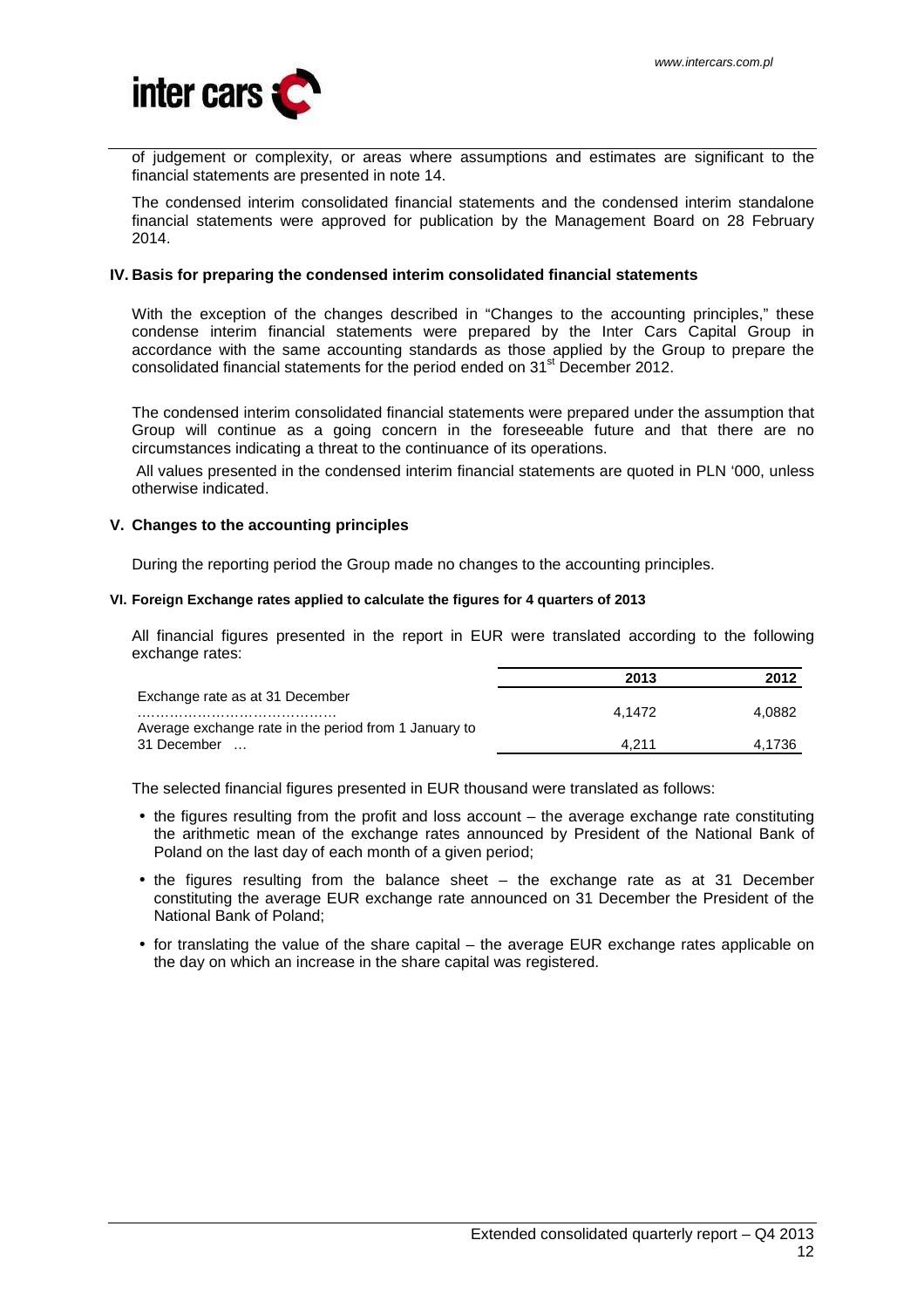

# **REPORT ON THE ACTIVITIES OF THE INTER CARS CAPITAL GROUP**





**1. Summary of activities and consolidated and standalone financial results for Q4 2013** 

## **Summary of financial results of the Inter Cars Group**

- In Q4 2013, the Group recorded a **20.1% growth in consolidated sales revenues**  compared to the same period of 2012
- Export sales understood as sales by the overseas distribution companies, and direct sales by Inter Cars S.A. to foreign clients (mainly to Eastern European markets) increased by nearly **22%** compared to the analogous period of 2012.

.

- The revenues of Inter Cars at home accounted for app. 65% of the total revenues of the Capital Group (taking into account consolidation exclusions). The overseas companies account for 25.9 % of the Group's distribution activity. The Polish market remains the basic sales market for the Capital Group.
- The **consolidated margin** on the sale of goods increased from **30.9%** to **31.6%**, i.e. by **0.7** percentage points. The Management Board expects to keep the margin at this level over the coming quarters.
- The costs of sales and administration increased by 15.0% compared to the same period of 2012, with sales revenues 20.1% higher, and the ratio of sales costs to revenues decreased from 15.6% to 14.9% compared to Q4 of last year.
- The **consolidated gross sales profit** for 12 months of 2013 was **44.7%** higher than in the analogous period of the previous year.
- The consolidated net profit increased by **47.6%** compared to the same period of 2012.
- In Q4 the effective tax rate was 14.7% and was equal to the anticipated tax rate for 2013.

**Revenues increased in all geographical markets.** The Company has been consistently expanding its business in Central and Eastern Europe. This market displays a large potential of growth and a net profitability higher than the domestic market. The highest sales dynamics after 4 quarters of 2013 – compared to the same period of the previous year – (after translation to PLN and consolidation exclusions) was recorded by companies in the following countries: Bulgaria (254%), Latvia (95%), Romania (44%), Hungary (34%), Croatia (27%), Lithuania (26%). It should be noted that among companies the biggest impact on the Group's revenues are the Slovakia (11%) and Czech Republic (13%).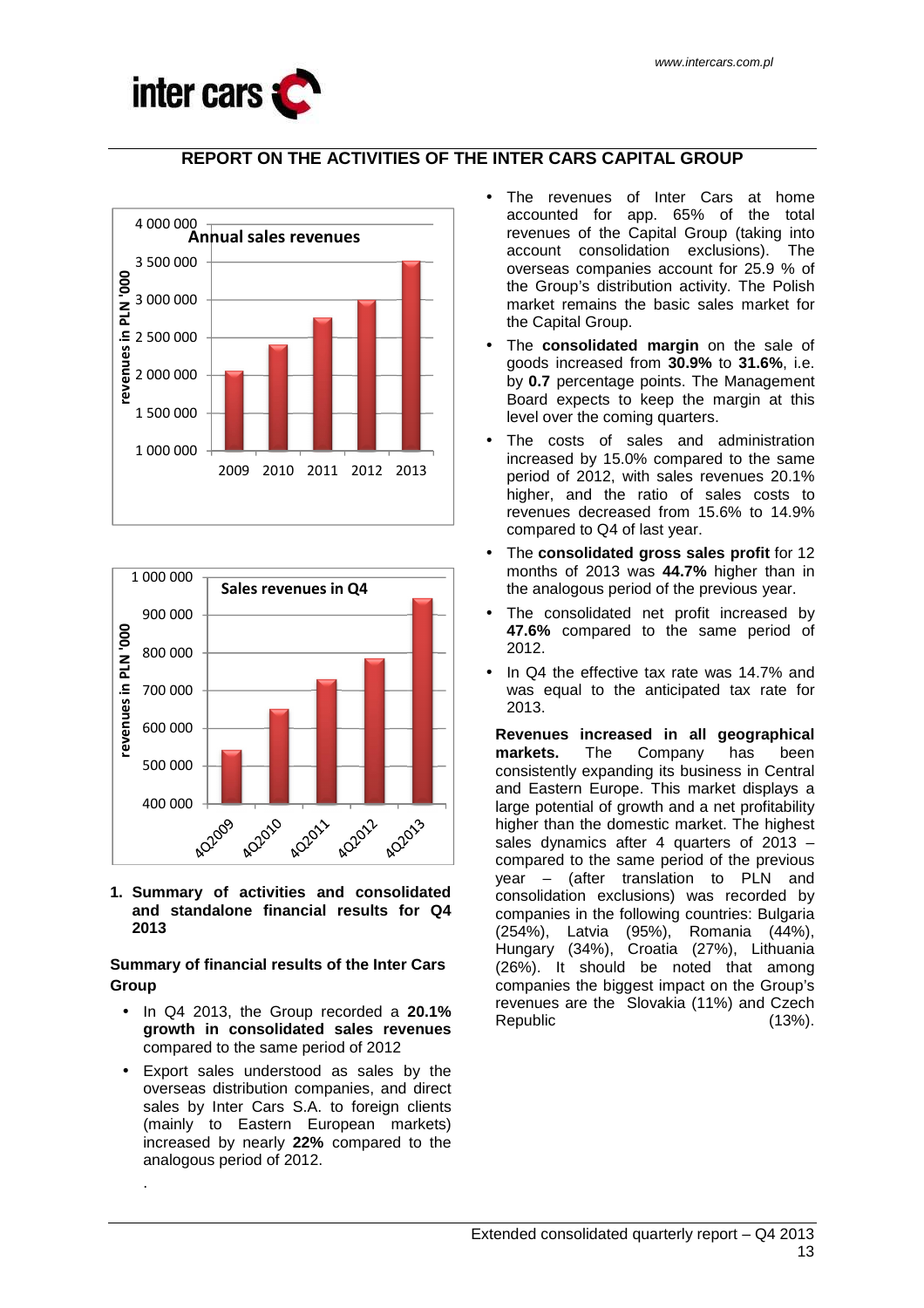

Due to the dynamic development of the Company, access to the latest technologies (EURO-6), the Group's Management Board has decided to enter into cooperation with the world's leading engine and transport vehicles manufacturer.

Under these activity, the Group will be selling ISUZU vans and trucks of permissible maximum weight ranging from 3.5t to 12t.

**Q-service Truck sp. z o.o**, a wholly owned subsidiary of Inter Cars SA established in 2013 in connection with the above-mentioned agreements will also provide repairs of and distribute spare parts for any ISUZU vehicle, machine and device equipped with an ISUZU drive still in use.

**InterMeko Europa Sp. z o.o.,** a company established in December 2013, will perform tasks resulting from an agreement concluded on 6-11-2013 between Inter Cars SA and **Mekonomen Nya Affärer AB**.

On 6 November 2013, Inter Cars S.A., a leading distributor of spare parts for motor vehicles and garage equipment, signed a cooperation agreement with Mekonomen Nya Affärer AB, Scandinavian automotive accessories distribution leader.

The cooperation will focus mainly on consolidation of purchase volumes of accessories, garage equipment and spare parts for non-premium segment vehicles. The agreement also provides for the quality of the goods and products sold by the company to be subject to ongoing monitoring in the same laboratory in which Inter Cars SA has for years been testing products dedicated for the budget segment, in order to ensure top level of client satisfaction and care. The company plans for further development of the laboratory. Furthermore, over a longer perspective, the agreement provides for the creation of a joint-venture company. The companies will also cooperate with regard to the development of IT systems, including e-commerce.

## **The underlying financial data of the Inter Cars S.A. Group for IV quarters of 2013 were as follows:**

|                                                 | for the period of 12 months |            | for the period of 12 months |            |
|-------------------------------------------------|-----------------------------|------------|-----------------------------|------------|
|                                                 | ended on 31 December        |            | ended on 31 December        |            |
|                                                 | 2013                        | 2012       | 2013                        | 2012       |
| (1000)                                          | <b>PLN</b>                  | <b>PLN</b> | Eur                         | Eur        |
| <b>Profit and loss account (for the period)</b> |                             |            |                             |            |
| Sales revenues                                  | 3516427                     | 3 003 106  | 835 057                     | 719 548    |
| Gross profit (loss) on sales                    | 1 109 936                   | 928 114    | 263 580                     | 222 377    |
| Net financial revenues/costs                    | (28189)                     | (30 287)   | (6694)                      | (7257)     |
| Operating profit (loss)                         | 201 291                     | 149 931    | 47 801                      | 35 924     |
| Net profit (loss)                               | 147 837                     | 100 175    | 35 107                      | 24 002     |
| Other financial data                            |                             |            |                             |            |
| Operating cash flows                            | 94 488                      | 76 990     | 22 4 38                     | 18 447     |
| Investing cash flows                            | (30 579)                    | (58797)    | (7262)                      | (14088)    |
| Financing cash flows                            | (51140)                     | (41941)    | (12144)                     | (10049)    |
| Basic profit per share                          | 10,43                       | 7,07       | 2,48                        | 1,69       |
| Sales margin                                    | 31,6%                       | 30,9%      |                             |            |
| <b>EBITDA</b> margin                            | 6,8%                        | 6,2%       |                             |            |
|                                                 |                             |            |                             |            |
| <b>Balance sheet</b> (as at)                    | 31.12.2013                  | 31.12.2012 | 31.12.2013                  | 31.12.2012 |
| Cash and cash equivalents                       | 49 717                      | 36 948     | 11 988                      | 9 0 38     |
| Balance sheet total                             | 1 699 537                   | 1 548 391  | 409 803                     | 378 746    |
| Borrowings and finance lease                    | 479 801                     | 495 383    | 115 693                     | 121 174    |
| Equity attributable to the shareholders of the  |                             |            |                             |            |
| parent entity                                   | 903 591                     | 757 247    | 217880                      | 185 227    |
| Non-controlling interest                        |                             |            |                             |            |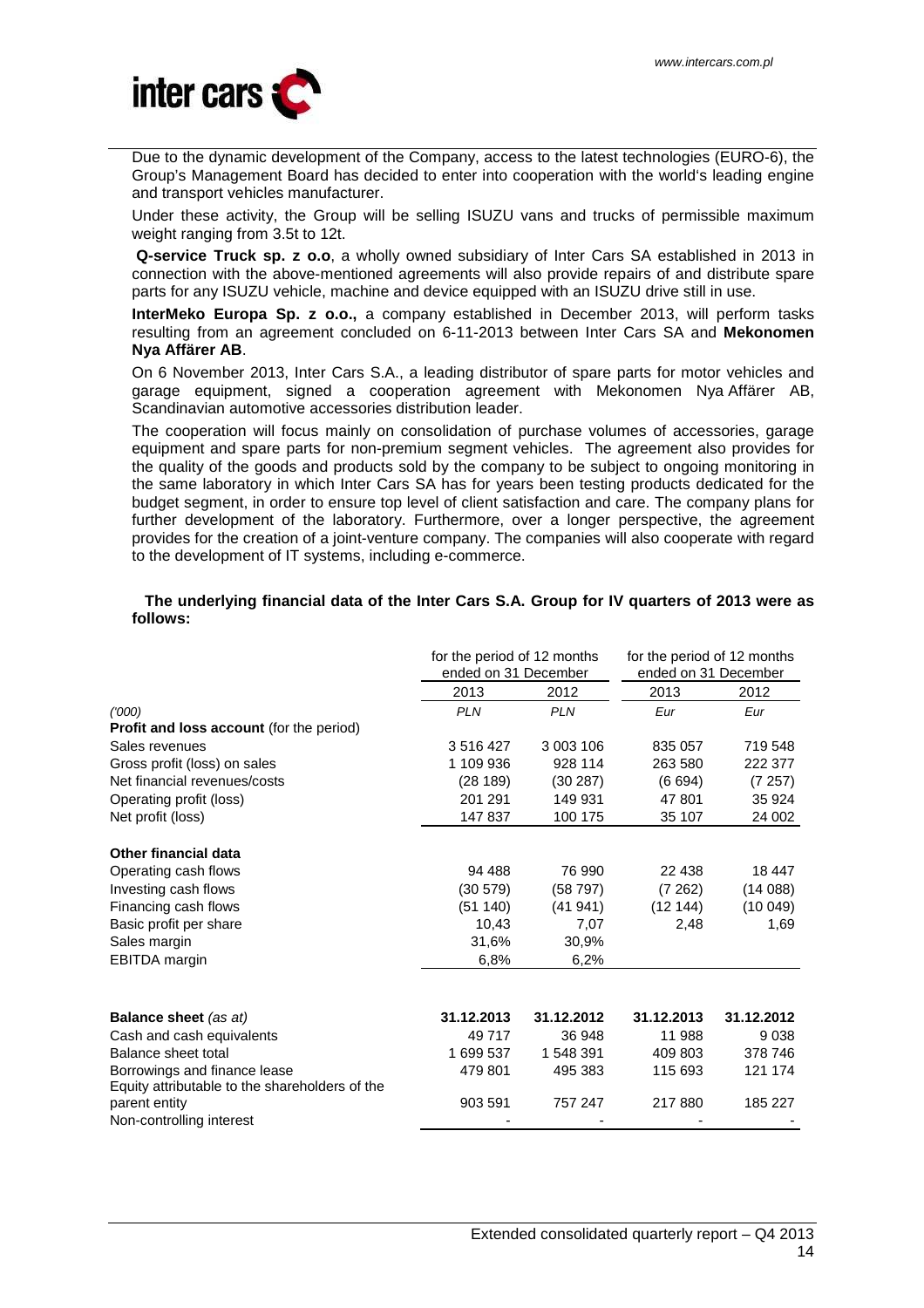

# **Overview of the financial results of the parent company – Inter Cars**

The underlying financial data of Inter Cars S.A. were as follows:

|                                                 | for the period of 12 months |            | for the period of 12 months |            |
|-------------------------------------------------|-----------------------------|------------|-----------------------------|------------|
|                                                 | ended on 31 December        |            | ended on 31 December        |            |
|                                                 | 2013                        | 2012       | 2013                        | 2012       |
| (1000)                                          | <b>PLNI</b>                 | <b>PLN</b> | Eur                         | Eur        |
| <b>Profit and loss account</b> (for the period) |                             |            |                             |            |
| Sales revenues                                  | 3 071 690                   | 2 599 857  | 729 444                     | 622 929    |
| Gross profit (loss) on sales                    | 816 455                     | 692 979    | 193 886                     | 166 039    |
| License fees                                    | (47419)                     | (23, 400)  | (11261)                     | (5607)     |
| Net financial revenues / costs                  | 89 166                      | 24 8 20    | 21 175                      | 5947       |
| Operating profit (loss)                         | 102 691                     | 92 318     | 24 386                      | 22 120     |
| Net profit (loss)                               | 143 863                     | 72 501     | 34 164                      | 17 371     |
| Other financial data                            |                             |            |                             |            |
| Operating cash flows                            | (9004)                      | 104 870    | (2138)                      | 25 127     |
| Investing cash flows                            | 20 501                      | (60719)    | 4868                        | (14548)    |
| Financing cash flows                            | (8456)                      | (49508)    | (2008)                      | (11862)    |
| Basic profit per share                          | 10,15                       | 5,12       | 2,40                        | 1,25       |
| Sales margin                                    | 26,6%                       | 26,7%      |                             |            |
| <b>EBITDA</b> margin                            | 4,1%                        | 4,5%       |                             |            |
| Balance sheet (as at)                           | 31.12.2013                  | 31.12.2012 | 31.12.2013                  | 31.12.2012 |
| Cash and cash equivalents                       | 15831                       | 12790      | 3817                        | 3 1 2 9    |
| Balance sheet total                             | 1 630 953                   | 1484993    | 393 266                     | 363 239    |
| Loans, borrowings and finance lease             | 503 408                     | 480 660    | 121 385                     | 117 573    |
| Equity                                          | 842 685                     | 698 822    | 203 194                     | 170 936    |

**The sales revenues** in Q4 2013 were **20.7%** higher than in the same period of last year.

**The gross sales profit** was **9.8%** higher than in the same period of 2012. **The sales margin** in Q3 2013 increased remained a 26.5%. The Company continues to record increases in the passenger car and garage equipment market, which, due to their significant share in the total sales revenue (the aforementioned market account for 76% of total turnover) shall be critical for the achievement of good results in the coming periods.

**Distribution service costs** – the share of the branch managing entity in the margin. The sales margin generated by a branch is divided between the branch and Inter Cars in the 50/50 ratio. The branch system is based on the assumption of entrusting management of a distribution point (branch) to external entities. Sales are made on behalf of Inter Cars.

**Financial revenues and costs** include primarily costs and revenues due to interest on credits. In Q4 2013, the Company incurred PLN 6,558k of these costs.

The standalone result in Q4 2013 was influenced by the **dividends** received, which amounted to a total of PLN 62,016k. In 2013, the company received a total dividend of PLN 86,188k, i.e. PLN 66,132k more than in 2012.

**Liabilities resulting from credits, loans, debt securities and finance lease** as at 31 December 2013 amounted to PLN 503,408k.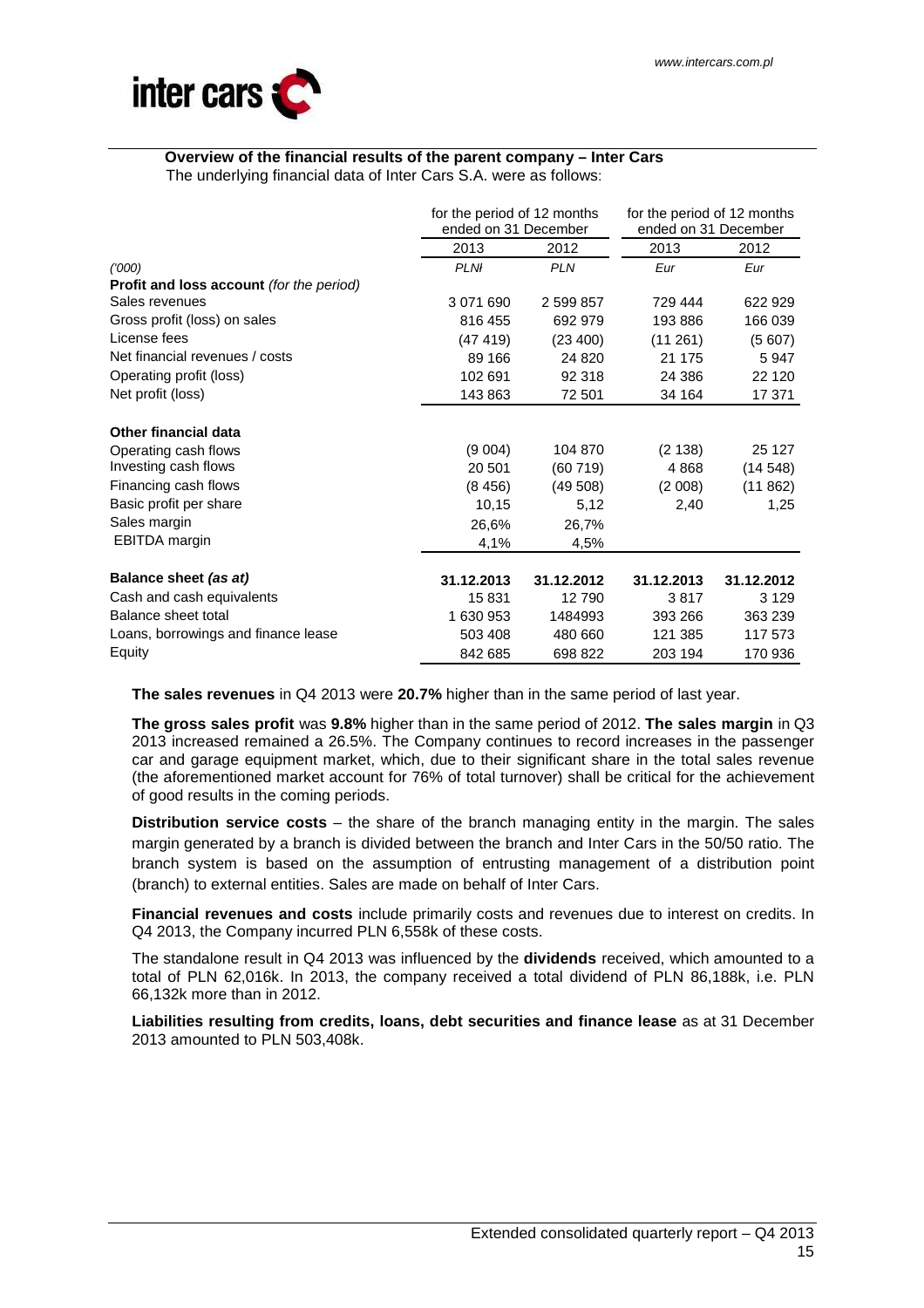

**2. Factors and events of a non-recurring nature having a material bearing on the financial result, and a description of the Company's material achievements and failures along with a list of related key events** 

**The major events affecting the current and future business activity of the Inter Cars Group:** 

- Consolidated EBITDA for the period of 12 months cumulatively for the period ended on 31 December 2013 was PLN 239,493k (cumulatively, as operating profit plus depreciation) and was higher by PLN 53,643k than in 2012.
- The net debt /EBITDA ratio was 1.80 compared to 2.47 as at 31 December 2012.
- In October 2013, the standalone sales revenues reached a record high of PLN 306,4m (the highest monthly sales ever generated by Inter Cars S.A.)

## **3. Material evaluations and estimates**

The preparation of the condensed consolidated interim financial statements in conformity with the EU IFRS requires the Company's Management Board to use evaluations and estimates that affect the application of accounting principles and reported amounts of assets and liabilities, income and expenses. The judgments and estimates are reviewed on an ongoing basis. Revisions to estimates are recognized in the period in which the estimate is revised. Information on particularly significant areas that are subject to evaluations and estimates and that affect the interim financial statements did not change from the information presented in the annual financial statements as at  $31<sup>t</sup>$  December 2012.

## **4. Seasonality**

Sales revenues display a slight degree of seasonality, with Q4 usually constituting app. 31% of the annual sales revenues.

#### **5. Information on business segments**

The Inter Cars Group's structure has been shaped by the strategy of geographical expansion adopted for distribution of spare parts (Inter Cars Ukraine, Inter Cars Ceska Republika, Inter Cars Slovenska epublika, Inter Cars Lietuva, JC Auto s.r.o., Inter Cars Hungaria Kft, Inter Cars d.o.o., JC Auto s.r.l., JC Auto S.A. and Inter Cars Romania s.r.l., Smartlog-Autoteile GmbH) and development of projects supporting the Group's core business (Lauber Sp. z o.o., Feber Sp. z o.o., Q-Service Sp. z o.o., Armatus Sp. z o.o. and IC Development & Finance Sp. z o.o.), Inter Cars Cyprus Limited and ILS Sp. z o.o., Inter Cars Malta Holding Ltd, Q-Service Truck Sp. z o.o. and InterMeko Europa Sp. z o.o.. The abovementioned entities were consolidated with the full method as at 31 December 2013. Financial data of FRENOPLAST was consolidated with the equity method, while Q-service Truck and InterMeko Europa were not consolidated due to the fact that arose at the end of December 2013.

The core business of the Inter Cars S.A. Capital Group is the sale of spare parts. In addition, the companies Feber, Lauber, IC Development and ILS Sp. z o.o. are active in other business segments, such as the manufacture of semi-trailers, recovery of spare parts, real estate development and logistics.

The Inter Cars Capital Group applies uniform accounting principles to all segments. Transactions between particular segments are carried out at arm's length. The above-mentioned transactions were eliminated from these condensed consolidated quarterly financial statements.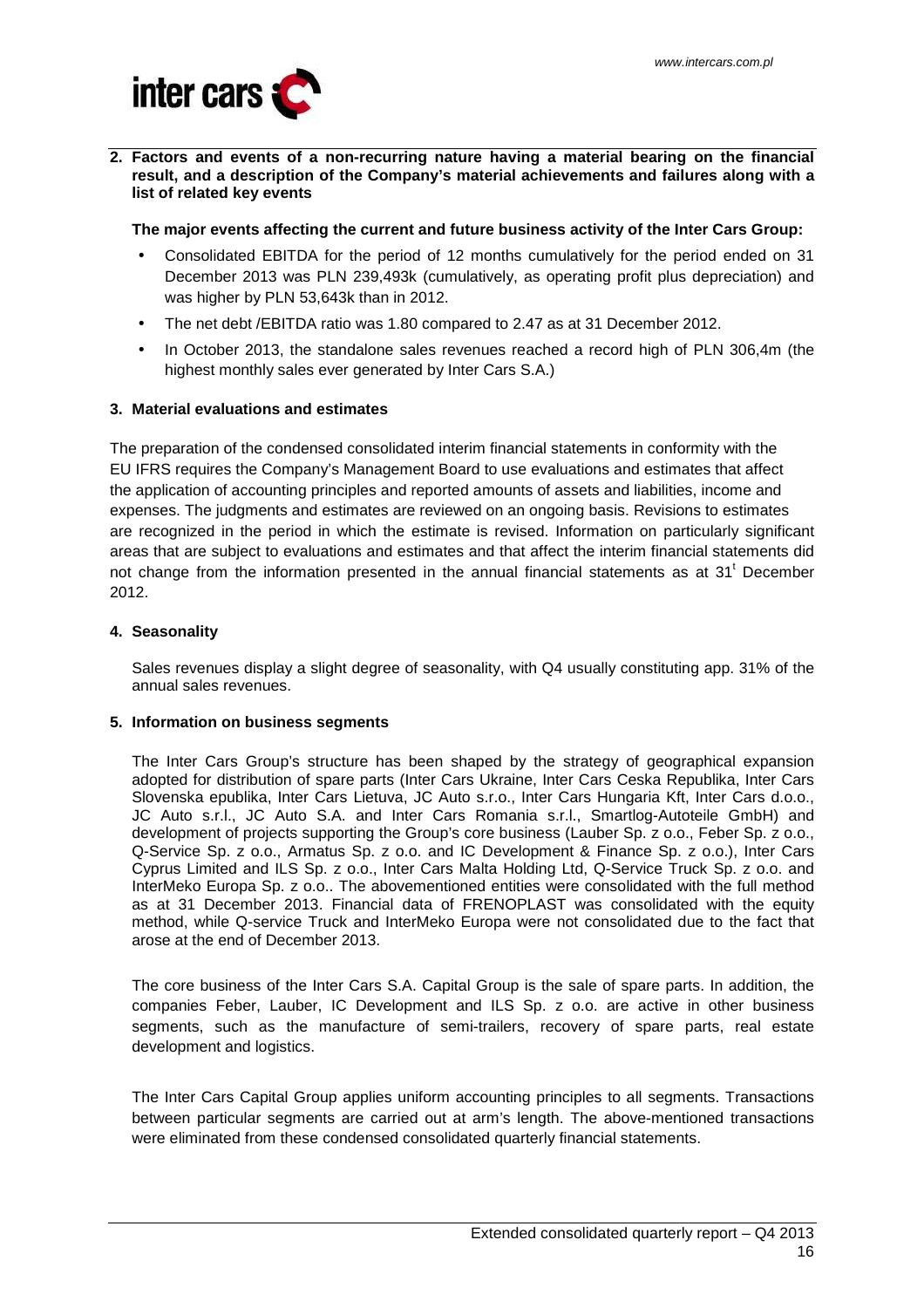

#### **Information on business segments**

#### **for the period of 12 months ended on 31 December 2013**

|                          | Sale of spare parts | <b>Other segments</b> | <b>Eliminations</b> | Total     |
|--------------------------|---------------------|-----------------------|---------------------|-----------|
| External sales           | 3464357             | 52 070                | $\sim$              | 3 516 427 |
| Inter-segment sales      | 19 209              | 169 674               | (188883)            | $\sim$    |
| <b>Profit before tax</b> | 239 893             | 21 093                | (87897)             | 173 089   |

#### **for the period of 12 months ended on 31 December 2012**

|                          | Sale of spare parts | <b>Other segments</b> | <b>Eliminations</b> | Total     |
|--------------------------|---------------------|-----------------------|---------------------|-----------|
| External sales           | 2 941 545           | 61 561                | $\sim$              | 3 003 106 |
| Inter-segment sales      | 7 334               | 26 382                | $(33\ 716)$         | $\sim$    |
| <b>Profit before tax</b> | 94 375              | 22 607                | 2 662               | 119 644   |

|                             | Assets by operating segments |                            |
|-----------------------------|------------------------------|----------------------------|
|                             | Status as at<br>31.12.2013   | Status as at<br>31.12.2012 |
| Sale of spare parts segment | 1 573 338                    | 1 381 587                  |
| Other segments              | 184 213                      | 109 477                    |
| Eliminations                | (58 014)                     | (57327)                    |
|                             | 1 699 537                    | 1 548 391                  |

#### **6. Dividend**

In the reporting period, no dividend was distributed by Inter Cars S.A.

The Management Board shall recommend a payment of dividend from the 2013 profit in the amount of PLN 10m in connection with the planned investment in the Logistics and Warehouse Centre. The total cost of the investment shall be PLN 155m, of which 120m shall be spent toward it in 2014 and 2015. The purpose of the investment is to build a new central warehouse for the Inter Cars Group in the commune of Zakroczym, Poland.

#### **7. Liabilities due to borrowings and other debt instruments**

### **The syndicated credit facility agreement**

On July 29<sup>th</sup> 2009, a syndicated credit facility agreement was signed by Inter Cars S.A. (the Borrower) and Feber Sp. z o.o., IC Development & Finance Sp. z o.o., Inter Cars Ceska Republika s.r.o., Inter Cars Slovenska Republika s.r.o. (Co-Borrowers) and the following banks: Bank Polska Kasa Opieki S.A., ABN AMRO Bank (Polska) S.A., ING Bank Śląski S.A., Bank Handlowy w Warszawie S.A. and BRE Bank S.A.

On 20 November 2013, an annex to the syndicated credit facility was signed extending the limit and the maturity date of the facility by another year, i.e. until 20 November 2014. The interest rate was agreed as a variable rate depending on WIBOR, EURIBOR and LIBOR rate, increased by bank margins (determined at arm's length) for each individual interest period.

| <b>Bank credits</b> | amount as per<br>the agreement<br>(limit) | carrying amount as per<br>31.12.2013 |                    | maturity date |
|---------------------|-------------------------------------------|--------------------------------------|--------------------|---------------|
|                     | in PLN '000                               | in PLN '000                          |                    |               |
| Syndicated credit   | 495 000                                   | 431 244                              | Short-term portion | 20.11.2014    |
|                     |                                           | 431 244                              |                    |               |

The Company did not issue any commercial bonds in the reporting period.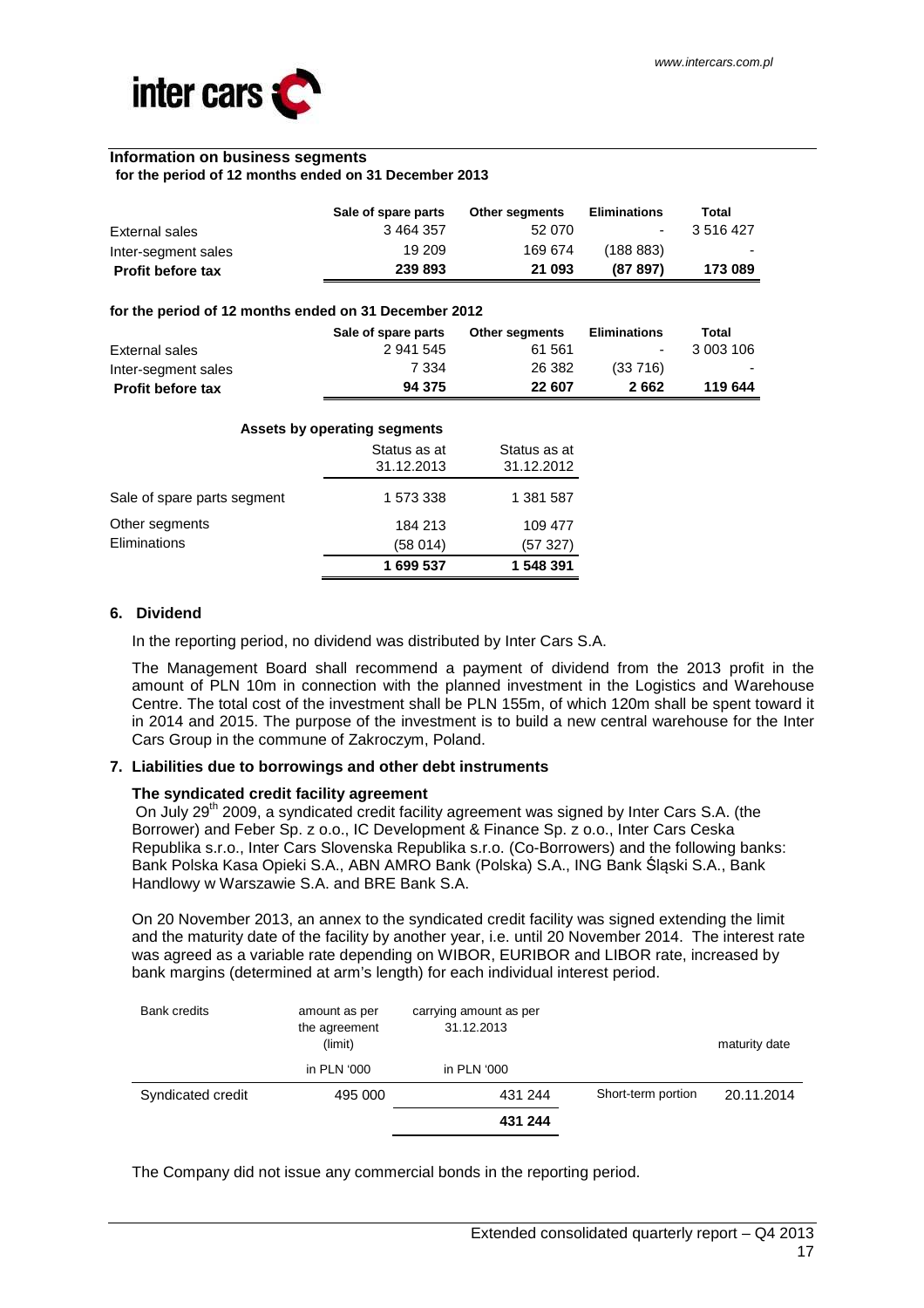

## **8. Contingent liabilities and sureties**

Contingent liabilities, granted security and unrecognized liabilities did not change materially from those described in the financial statements as at 31 December 2012.

Sureties issued by Inter Cars S.A. as at 31<sup>th</sup> December 2013:

| (PLN '000)                   | Valid until   | Status as at |            |
|------------------------------|---------------|--------------|------------|
| To                           |               | 31.12.2013   | 31.12.2012 |
| Inter Cars Hungaria Kft.     | 2016-01-31    |              | 2 2 8 9    |
| Lauber Sp. z o.o.            | 2014-01-13    | 197          | 197        |
| Feber Sp. z o.o.             | Until revoked | 913          | 899        |
| Inter Cars Ukraina           | 2013-12-27    |              | 204        |
| Q-Service Sp. z o.o.         | 2012-12-31    |              | 1 2 2 6    |
| Feber Sp. z o.o.             | 2013-04-14    | 2 0 0 0      | 2 000      |
| Inter Cars Bulgaria Ltd.     | 2015-07-05    | 260          | 257        |
| Inter Cars Ukraina           | 2013-12-31    |              |            |
| Inter Cars Latvija           | 2013-12-31    |              |            |
| RIM Sp. z o.o.               | Until revoked | 20           |            |
| Glob Cars Sp.z o.o.          | Until revoked | 150          |            |
| JC Auto Kraków               | Until revoked | 50           |            |
| Tomasz Zatoka APC Polska     | Until revoked | 170          |            |
| Michał Wierzobolowski Fst M. | Until revoked | 250          |            |
| Intraserv                    | Until revoked | 50           |            |
| Ducati Motor Holding         | 2014-03-31    | 311          |            |
| <b>Feber Europarts</b>       | 2014-12-31    | 4 147        |            |
|                              |               | 8518         | 7 072      |

#### **9. The Management Board's standpoint on the feasibility of meeting the previously published forecasts of financial results for 2013**

The Capital Group Inter Cars S.A. did not publish any forecasts of financial results.

### **10. The List of shareholders holding at least 5% of the total number of votes as at the date of release of these statements**

| <b>Shareholder</b>                           | Number of<br>shares | <b>Total nominal</b><br>value | Percentage of<br>share capital<br>held | Percentage<br>of total vote<br>held |
|----------------------------------------------|---------------------|-------------------------------|----------------------------------------|-------------------------------------|
|                                              |                     | (pln)                         | (%)                                    | (%)                                 |
| Krzysztof Oleksowicz                         | 4 472 271           | 8 944 542                     | 31,57%                                 | 31,57%                              |
| Andrzej Oliszewski                           | 1 302 370           | 2 604 740                     | 9.19%                                  | 9.19%                               |
| <b>ING Otwarty Fundusz Emerytalny</b>        | 1214728             | 2 429 456                     | 8,57%                                  | 8,57%                               |
| <b>AMPLICO Otwarty Fundusz</b><br>Emerytalny | 903 347             | 1806694                       | 6,38%                                  | 6,38%                               |
| <b>AVIVA Otwarty Fundusz</b><br>Emerytalny   | 1429607             | 2859214                       | 10,09%                                 | 10,09%                              |
| AXA Otwarty Fundusz Emerytalny               | 713 916             | 1 427 832                     | 5.04%                                  | 5,04%                               |
| <b>Total</b>                                 | 10 036 239          | 20 072 478                    | 70.84%                                 | 70.84%                              |

Until the date of release of these financial statements, the Company had not received any other shareholding notifications.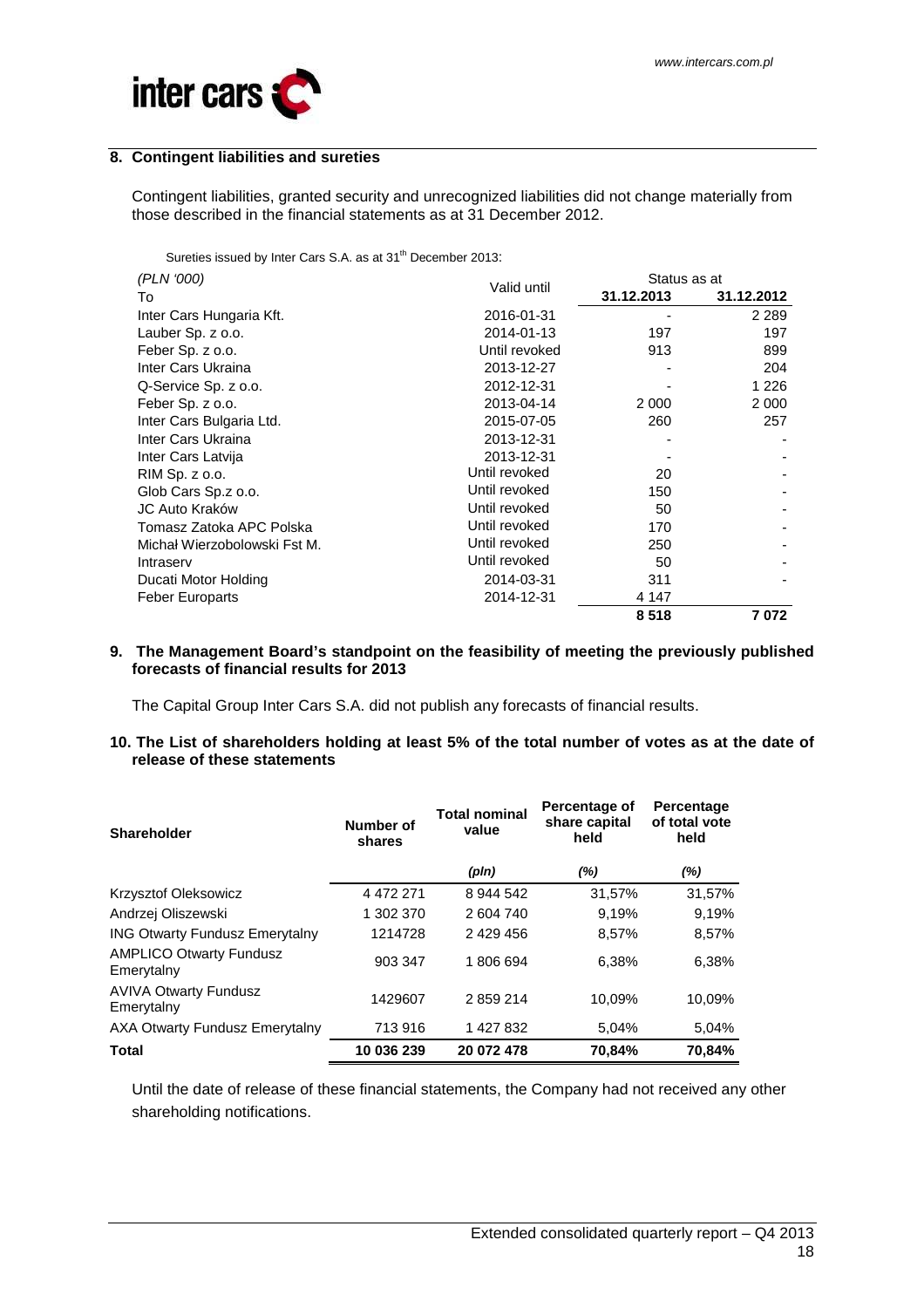

#### **11. Changes in the number of shares and rights to shares (options) in Inter Cars S.A. held by the Company's management and supervisory personnel since the publication of the most recent quarterly report.**

The Company's supervisory and managing personnel hold a total of 5,817,809 shares, constituting 41.06 of the total vote at the General Shareholders Meeting of Inter Cars.

The managing and supervisory personnel hold no shares in the subsidiaries of Inter Cars.

| <b>Shareholder</b>     | Number of<br>shares | <b>Total nominal</b><br>value | Percentage of<br>share in the<br>share capital<br>held | Percentage<br>of total vote<br>held |
|------------------------|---------------------|-------------------------------|--------------------------------------------------------|-------------------------------------|
|                        |                     | (pln)                         | $(\%)$                                                 | $(\%)$                              |
| Krzysztof Oleksowicz   | 4 472 271           | 8 944 542                     | 31,57%                                                 | 31,57%                              |
| Andrzej Oliszewski     | 1 302 370           | 2 604 740                     | 9,19%                                                  | 9,19%                               |
| Robert Kierzek         | 29 834              | 59 668                        | 0.21%                                                  | 0,21%                               |
| Krzysztof Soszyński    | 9834                | 19 668                        | 0.07%                                                  | 0.07%                               |
| Wojciech Milewski      | 2 500               | 5 0 0 0                       | 0,02%                                                  | 0.02%                               |
| <b>Witold Kmieciak</b> | 1 000               | 2 0 0 0                       | 0.01%                                                  | 0.01%                               |
| <b>Total</b>           | 5817809             | 11 635 618                    | 41,06%                                                 | 41,06%                              |

Changes in ownership of the Company shares held by the Company's management and supervisory personnel since the publication of the most recent quarterly report:

| Shareholder                 | Number of<br>shares as at | <b>Increases</b> | <b>Decreases</b> | <b>Number of</b><br>shares as at |
|-----------------------------|---------------------------|------------------|------------------|----------------------------------|
|                             | 08.11.2013                |                  |                  | 28.02.2014                       |
| <b>Krzysztof Oleksowicz</b> | 4 4 8 2 2 7 1             |                  | 10 000           | 4 472 271                        |
| Andrzej Oliszewski          | 1 302 370                 | -                |                  | 1 302 370                        |
| <b>Robert Kierzek</b>       | 29 834                    | -                |                  | 29 834                           |
| Krzysztof Soszyński         | 9834                      | -                | ۰                | 9834                             |
| Wojciech Milewski           | 2 500                     |                  |                  | 2 500                            |
| <b>Witold Kmieciak</b>      | 1 000                     | -                |                  | 1 000                            |
| Total                       | 5 827 809                 | $\blacksquare$   | 10 000           | 5817809                          |

## **12. Information on court, arbitration and administrative proceedings**

.

No proceedings were brought during the reporting period before any court or administrative body with respect to any liabilities or claims of Inter Cars S.A. or its subsidiary undertakings, whose aggregate value would represent 10% or more of the Company's equity.

Furthermore, no proceedings are pending before any court or administrative body with respect to any liabilities or claims of Inter Cars S.A. or its subsidiaries whose aggregate value would represent 10% or more of the Company's equity.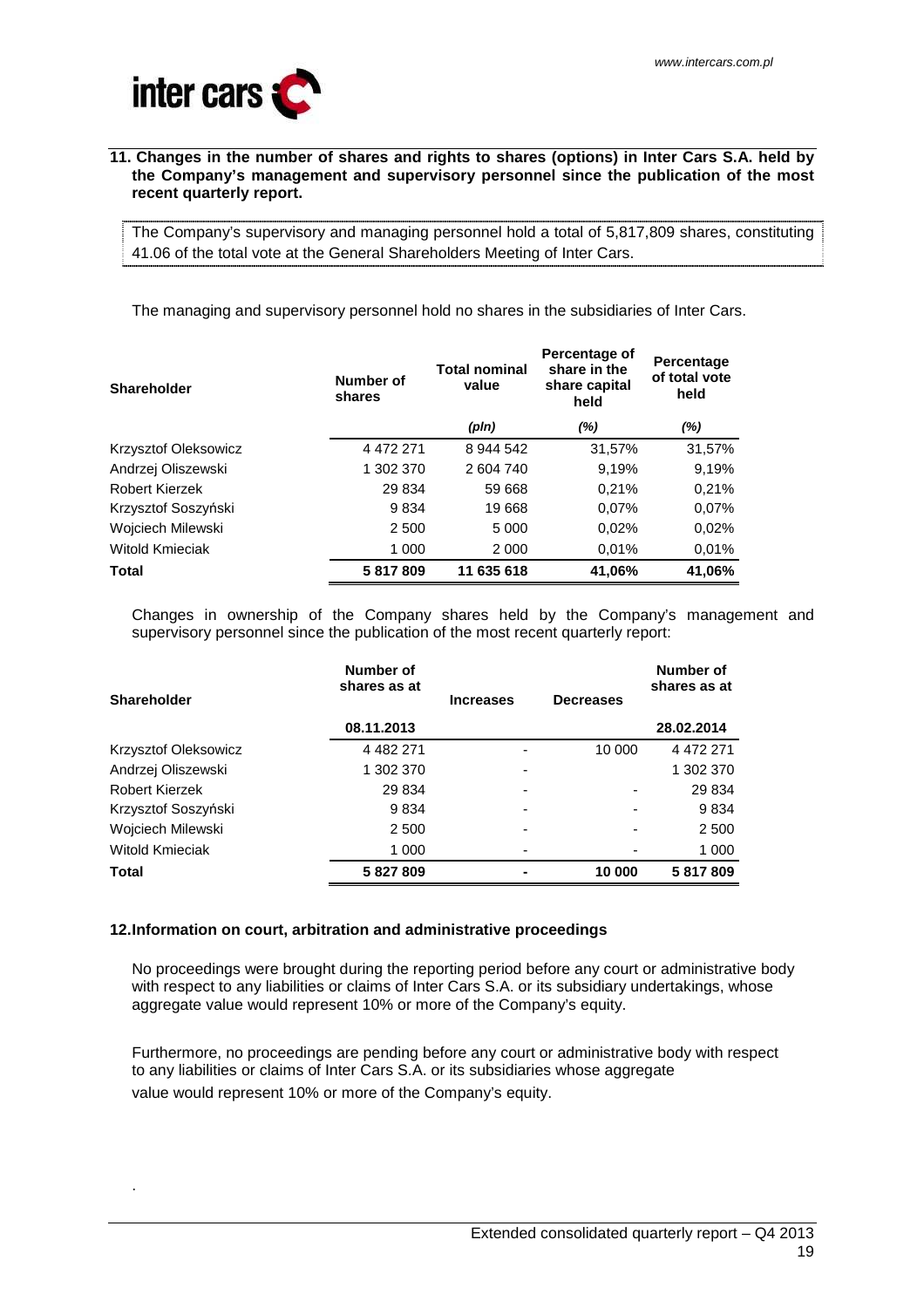

## **13. Transactions with related entities**

| (PLN '000)                                                                       | 1.01.2013-<br>31.12.2013 | 1.01.2012-<br>31.12.2012 |
|----------------------------------------------------------------------------------|--------------------------|--------------------------|
| Remuneration of the members of the Supervisory Board<br>and the Management Board |                          |                          |
| Remuneration of the members of the Supervisory Board                             | 216                      | 221                      |
| Remuneration of the members of the Management Board                              | 7064                     | 7014                     |
|                                                                                  | 7 2 8 0                  | 7 235                    |
|                                                                                  | 1.01.2013-<br>31.12.2013 | 1.01.2012-<br>31.12.2012 |
| Transactions with related entities                                               |                          |                          |
| Income on sales to related entities                                              | 1 1 8 4                  | 1 6 2 0                  |
| Purchase of goods and services from related entities                             | 10 051                   | 10 797                   |
|                                                                                  | 31.12.2013               | 31.12.2012               |
| Settlements with related entities                                                |                          |                          |
| Receivables from related entities                                                | 334                      | 588                      |
| Liabilities to related entities                                                  | 451                      | 336                      |

80% of the goods and services purchased from related entities relates to the standard distribution service settled based on the same principles as those applicable to all branches. Placement in this category results from the family ties between a branch director and one of the members of the management Board of Inter Cars S.A.

## **14. Other information which the Company deems relevant for the assessment of its personnel, assets, financial position and financial result or changes in any of the foregoing, and for the assessment of the Company's ability to perform its obligations**

This information is included in the section entitled "Factors and events of a non-recurring nature having a material bearing on the financial result, and a description of the Company's material achievements and failures along with a list of related key events."

## **15. Events subsequent to the balance sheet day as at which the report was prepared which may have a material bearing on the Company's future financial results**

Due to the situation in Ukraine in 2014, the Management Board informs that all assets of Inter Cars Ukraine are secure and the company continues its normal business. The new regulations implemented by the government have resulted in certain restrictions related to foreign currency cash flows. Furthermore, the increase in the USD/UAH exchange rate has caused the value of liabilities to foreign suppliers expressed in UAH to grow. Nevertheless, there is no need to create additional reserves in 2013.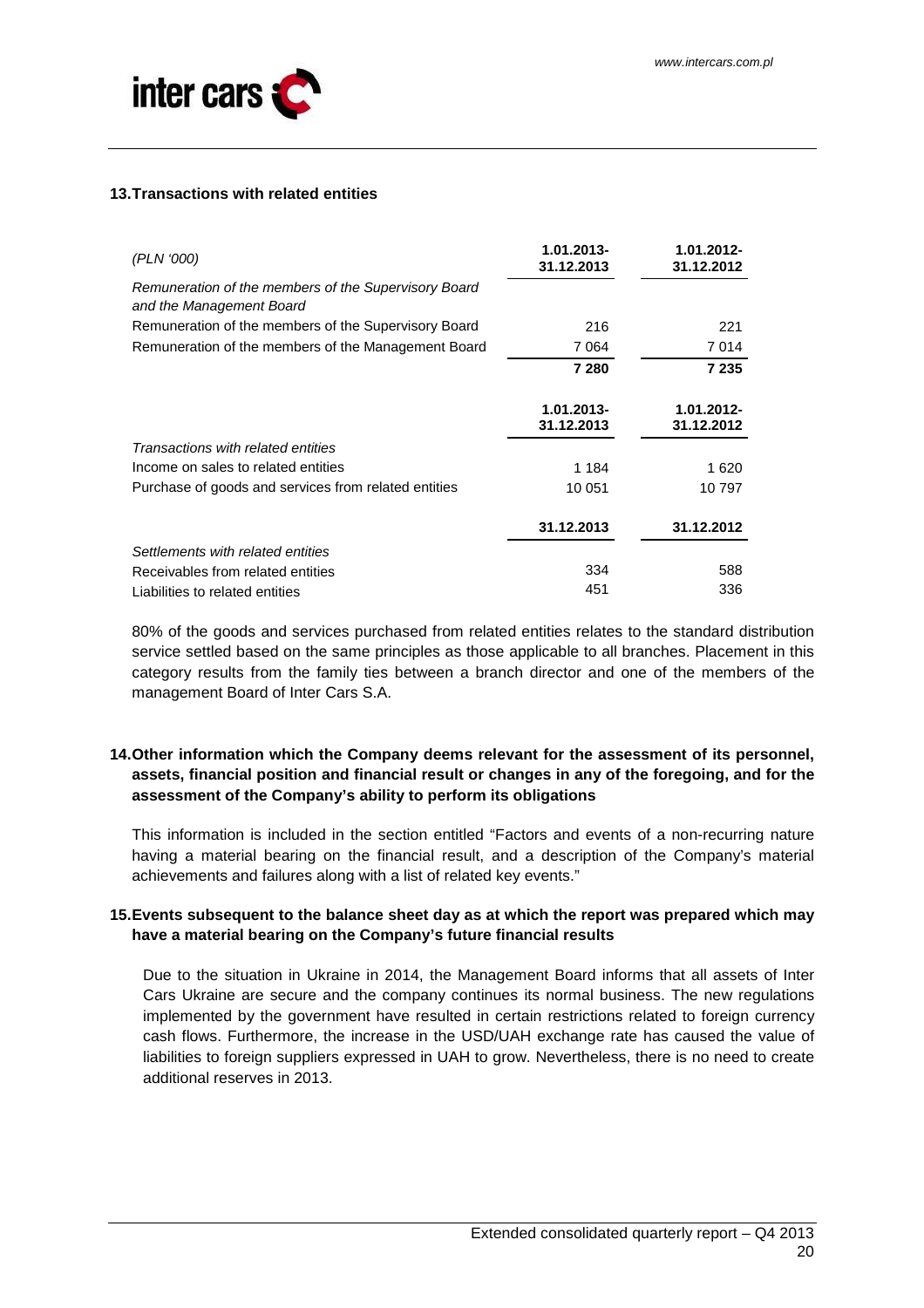

**16. Information on material transactions with related entities concluded on terms other than at arm's length, including information on their amounts and nature.** 

All transactions with related entities were concluded at arm's length.

**17. Factors which in the Company's opinion will affect its financial results in the period covering at least the next quarter.** 

Factors which in the Management Board's opinion will affect the Company's financial results in Q1 2014 include:

- $\checkmark$  trends in the foreign exchange rates, mainly EUR, USD and YEN against PLN, UAH, HUF, CZK, SKK, LTL, HRK and RON;
- $\checkmark$  trends in the demand from export customers, related mainly to political and legal situation in Ukraine;
- $\checkmark$  changes in interest rates, which will determine the amount of interest on contracted loans and thus affect the financial expenses ;
- $\checkmark$  planned improvement in the stock turnover, which should reduce the financial costs by lowering the requirement for inventory financing;
- $\checkmark$  optimization of logistics processes related to cost reductions;
- $\checkmark$  enhanced awareness of the Inter Cars brand and obtaining new customers, which will contribute to the development of operating activities;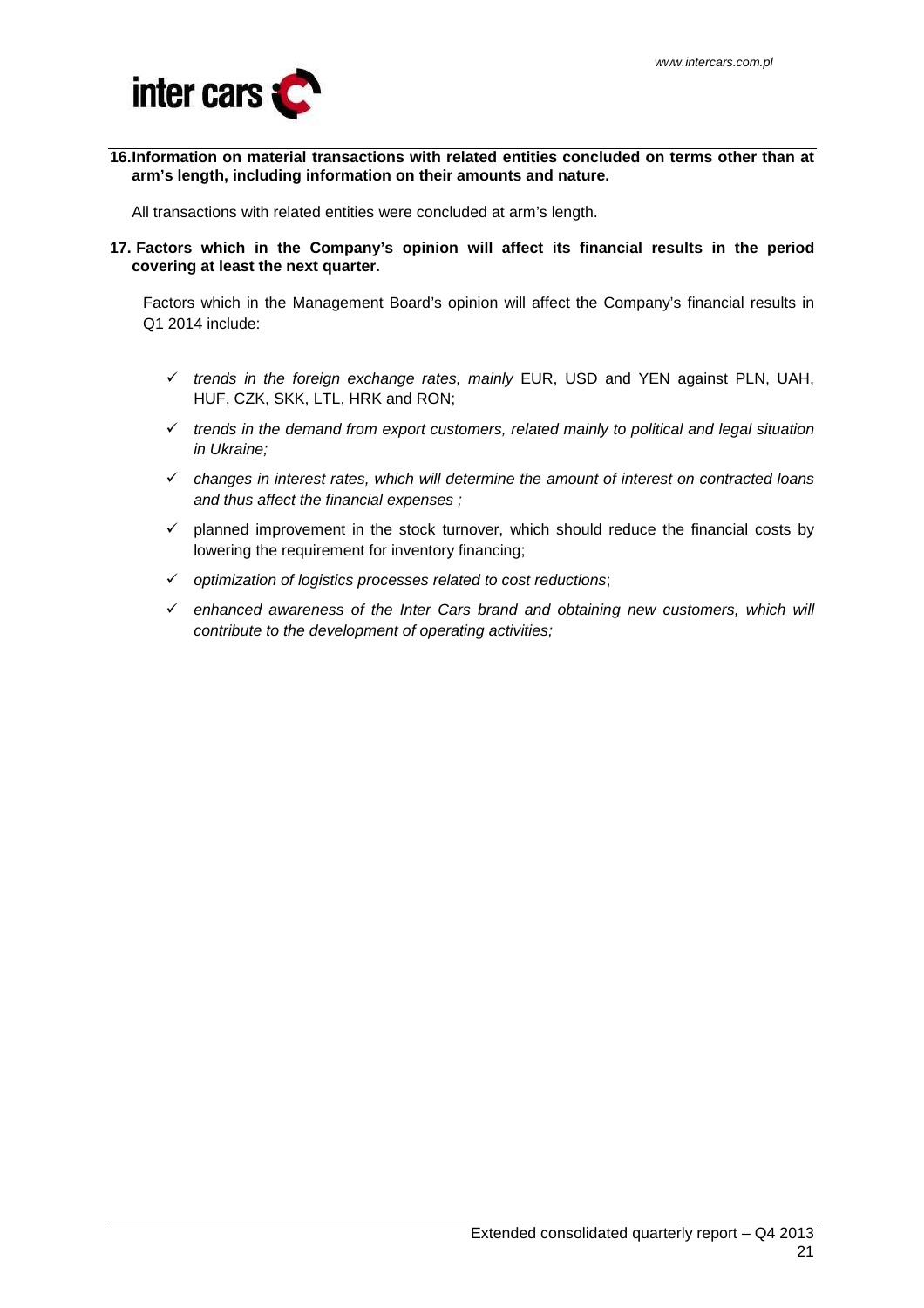

## **INTERIM FINANCIAL STATEMENTS OF INTER CARS S.A..**

## **Statement of financial position**

| (PLN '000)                                                     | 31.12.2013    | 31.12.2012 |  |
|----------------------------------------------------------------|---------------|------------|--|
|                                                                | (not audited) | (audited)  |  |
| <b>ASSETS</b>                                                  |               |            |  |
| <b>Non-current assets</b>                                      |               |            |  |
| Property, plant and equipment                                  | 134 367       | 166 050    |  |
| Intangible assets                                              | 161 362       | 134 904    |  |
| Investment property                                            | 2 100         | 2 1 2 1    |  |
| Investments in subsidiaries                                    | 176 643       | 111 699    |  |
| Investments available for sale                                 | 258           | 258        |  |
| Receivables                                                    | 18876         | 23 313     |  |
| Deferred corporate income tax                                  |               |            |  |
|                                                                | 493 606       | 438 345    |  |
| <b>Current assets</b>                                          |               |            |  |
| Inventory                                                      | 608 822       | 582 224    |  |
| Trade and other receivables                                    | 509 198       | 451 634    |  |
| Corporate income tax receivables                               | 3496          |            |  |
| Cash and cash equivalents                                      | 15831         | 12790      |  |
|                                                                | 1 137 347     | 1 046 648  |  |
| <b>TOTAL ASSETS</b>                                            | 1630953       | 1484993    |  |
| <b>LIABILITIES</b>                                             |               |            |  |
| Equity                                                         |               |            |  |
| Share capital                                                  | 28 336        | 28 336     |  |
| Share premium account                                          | 259 530       | 259 530    |  |
| Statutory reserve funds                                        | 404 697       | 332 196    |  |
| Other capital reserves                                         | 5935          | 5935       |  |
| Retained earnings                                              | 144 187       | 72 825     |  |
|                                                                | 842 685       | 698 822    |  |
| Long-term liabilities                                          |               |            |  |
| Loan, borrowing and finance lease liabilities                  | 24 335        | 21 286     |  |
| Deferred corporate income tax reserve                          | 6691          | 2 857      |  |
|                                                                | 31 026        | 24 143     |  |
| <b>Short-term liabilities</b>                                  |               |            |  |
| Trade and other liabilities                                    | 276 287       | 298 272    |  |
| Loans, borrowings, debt security and finance lease liabilities | 479 073       | 459 374    |  |
| Employee benefits                                              | 1882          | 2659       |  |
| Deferred corporate income tax                                  |               | 1723       |  |
|                                                                | 757 242       | 762 028    |  |
|                                                                |               | 1484993    |  |
| <b>TOTAL LIABILITIES</b>                                       | 1630953       |            |  |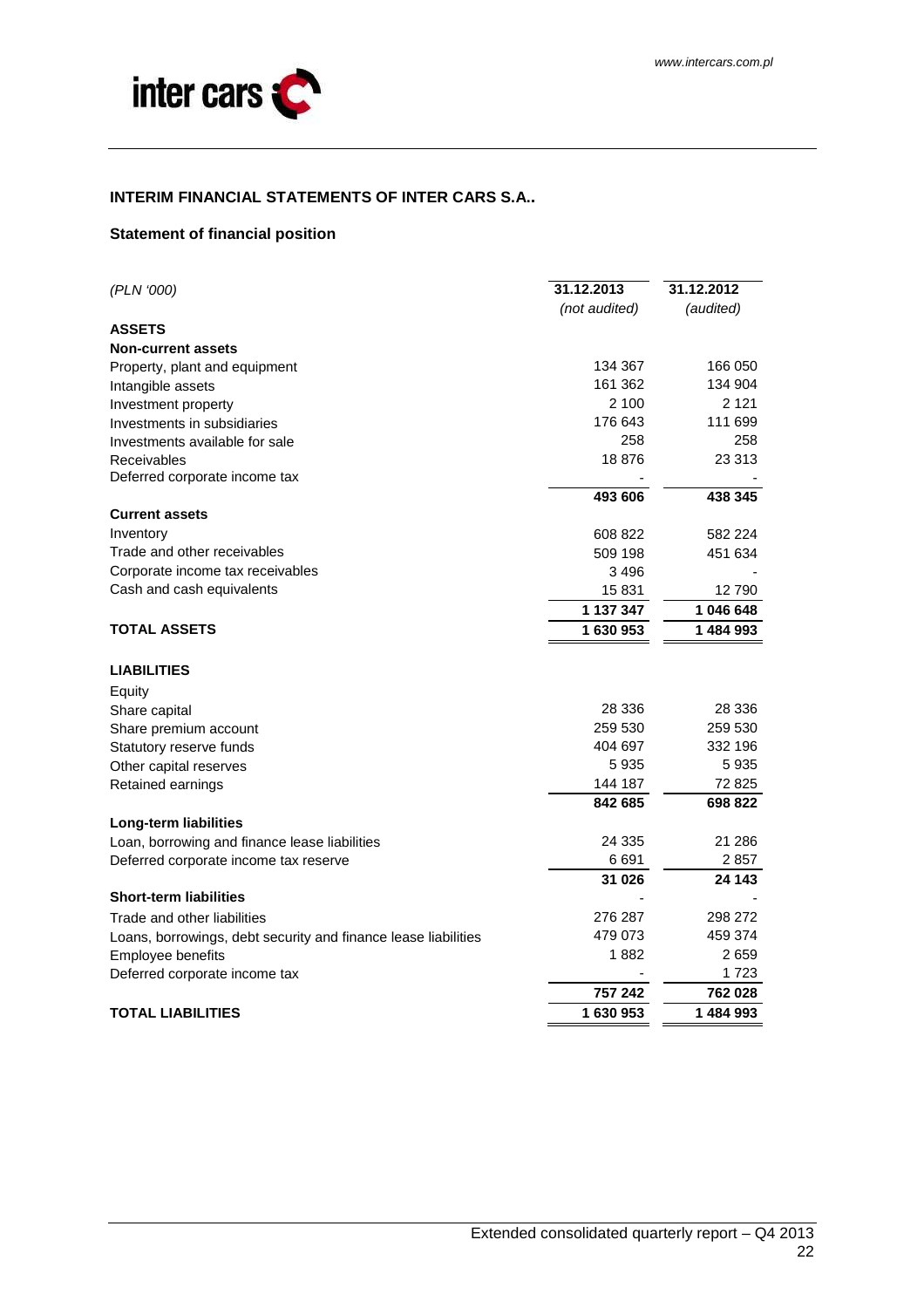

## **Statement of comprehensive income**

| for the period of 3 months<br>ended on |            | for the period of 12 months<br>ended on |                         |
|----------------------------------------|------------|-----------------------------------------|-------------------------|
| 31.12.2013                             | 31.12.2012 | 31.12.2013                              | 31.12.2012              |
|                                        |            |                                         |                         |
| 837 778                                | 690 378    | 3 0 7 1 6 9 0                           | 2 599 857               |
| (629 217)                              |            |                                         | (1906878)               |
| 208 561                                | 187 109    | 816 455                                 | 692 979                 |
| 1864                                   | 6 2 1 4    | 1864                                    | 8697                    |
|                                        |            |                                         | (331 442)               |
| (74267)                                | (72562)    | (298510)                                | (242549)                |
| (12994)                                | (10314)    | (47419)                                 | (23 400)                |
| 701                                    | (3 259)    | (9 786)                                 | (11967)                 |
| 21 684                                 | 13586      | 102 691                                 | 92 318                  |
| 660                                    | 1 1 5 4    | 2764                                    | 5098                    |
| 62 016                                 |            | 86 188                                  | 20 056                  |
| 513                                    | 5455       | 214                                     | (334)                   |
| (6576)                                 | (7 456)    | (26 861)                                | (30690)                 |
| 78 297                                 | 12739      | 164 996                                 | 86 448                  |
| (7 873)                                | (3487)     | (21 133)                                | (13 947)                |
| 70 424                                 | 9 2 5 2    | 143 863                                 | 72 501                  |
|                                        | (102 181)  | (503 269)<br>(93602)                    | (2 255 235)<br>(359913) |

## **OTHER COMPREHENSIVE INCOME**

| Total other comprehensive income, net |            | -          |            |            |
|---------------------------------------|------------|------------|------------|------------|
| <b>TOTAL INCOME</b>                   | 70 424     | 9 2 5 2    | 143863     | 72 501     |
| Earnings per share (pln)              |            |            |            |            |
| - basic                               | 4,97       | 0.65       | 10,15      | 5,12       |
| - diluted                             | 4.97       | 0.65       | 10.15      | 5,12       |
| Number of shares                      | 14 168 100 | 14 168 100 | 14 168 100 | 14 168 100 |
| Number of shares to be diluted        | 14 168 100 | 14 168 100 | 14 168 100 | 14 168 100 |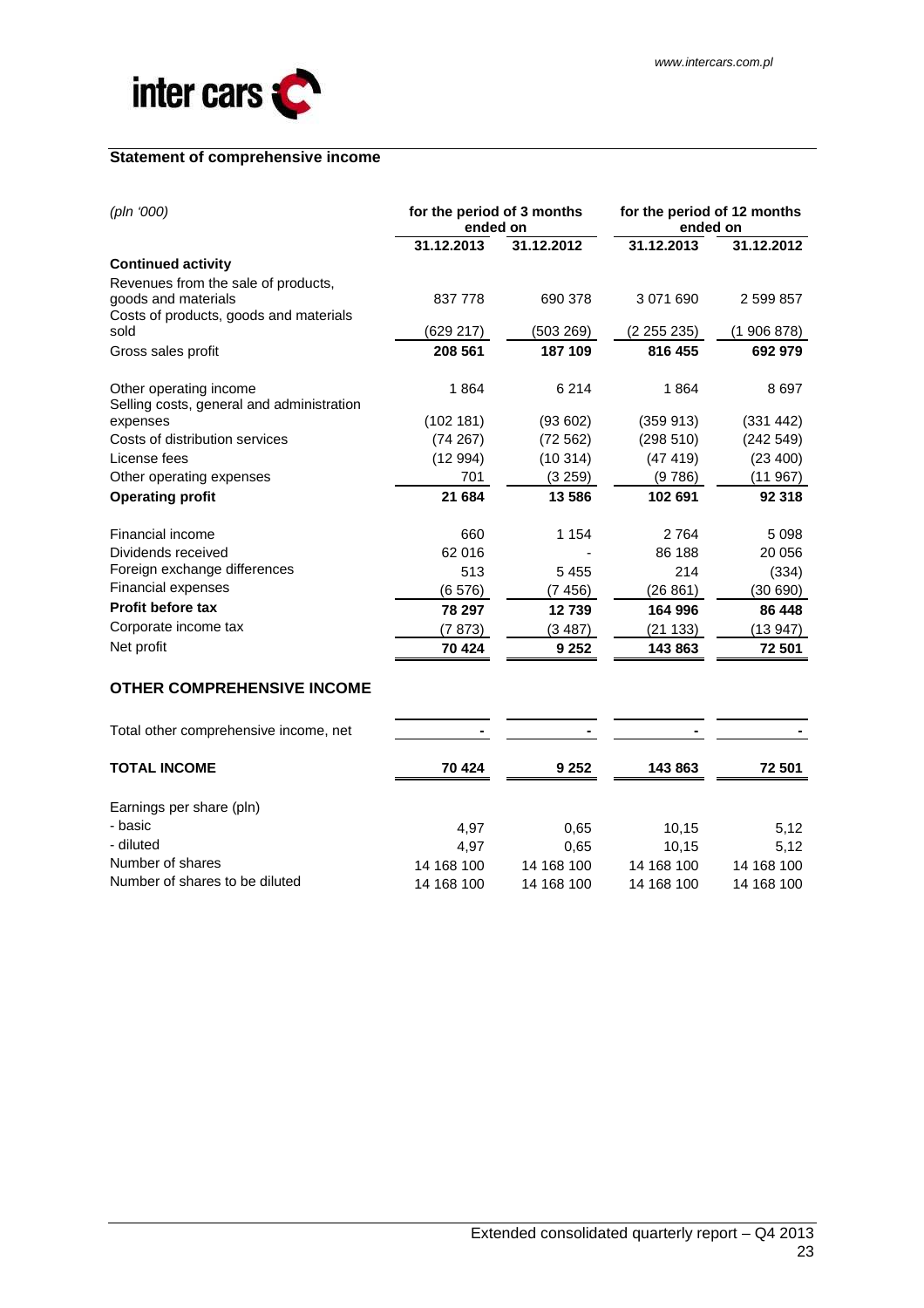

# **Statement of changes in equity**

## **for the period from 1 January 2013 to 31 December 2013**

| (PLN '000)                                                                               | Share capital | Share premium<br>account | Statutory reserve<br>capital | Other capital<br>reserves | Retained profit | <b>Total</b> |
|------------------------------------------------------------------------------------------|---------------|--------------------------|------------------------------|---------------------------|-----------------|--------------|
| As at 1 January 2013                                                                     | 28 336        | 259 530                  | 332 196                      | 5935                      | 72 825          | 698 822      |
| <b>Statement of comprehensive income</b>                                                 |               |                          |                              |                           |                 |              |
| Profit in the reporting period                                                           |               |                          |                              |                           | 143 863         | 143 863      |
| <b>Total comprehensive income</b>                                                        |               |                          |                              |                           | 143 863         | 143 863      |
| <b>Transactions with shareholders</b><br>Distribution of retained earnings – transfer to |               |                          |                              |                           |                 |              |
| statutory reserve funds                                                                  |               |                          | 72 501                       |                           | (72 501)        |              |
| As at 31 December 2013                                                                   | 28 336        | 259 530                  | 404 697                      | 5935                      | 144 187         | 842 685      |
| for the period from 1 January 2012 to 31 December                                        |               |                          |                              |                           |                 |              |
| (PLN '000)                                                                               | Share capital | Share premium            | Statutory reserve            | Other capital             | Retained profit | Total        |
| As at 1 January 2012                                                                     | 28 336        | account<br>259 530       | capital<br>232 108           | reserves<br>5935          | 104 662         | 630 571      |
|                                                                                          |               |                          |                              |                           |                 |              |

| Statement of comprehensive income            |         |         |         |      |          |         |
|----------------------------------------------|---------|---------|---------|------|----------|---------|
| Profit in the reporting period               |         |         |         |      | 72 501   | 72 501  |
| Total comprehensive income                   |         |         |         |      | 72 501   | 72 501  |
| <b>Transactions with shareholders</b>        |         |         |         |      |          |         |
| Distribution of retained earnings - dividend |         |         |         |      | (4250)   | (4250)  |
| Distribution of retained earnings - transfer |         |         |         |      |          |         |
| to statutory reserve funds                   |         |         | 100 088 |      | (100088) |         |
| As at 31 December 2012                       | 28 3 36 | 259 530 | 332 196 | 5935 | 72825    | 698 822 |
|                                              |         |         |         |      |          |         |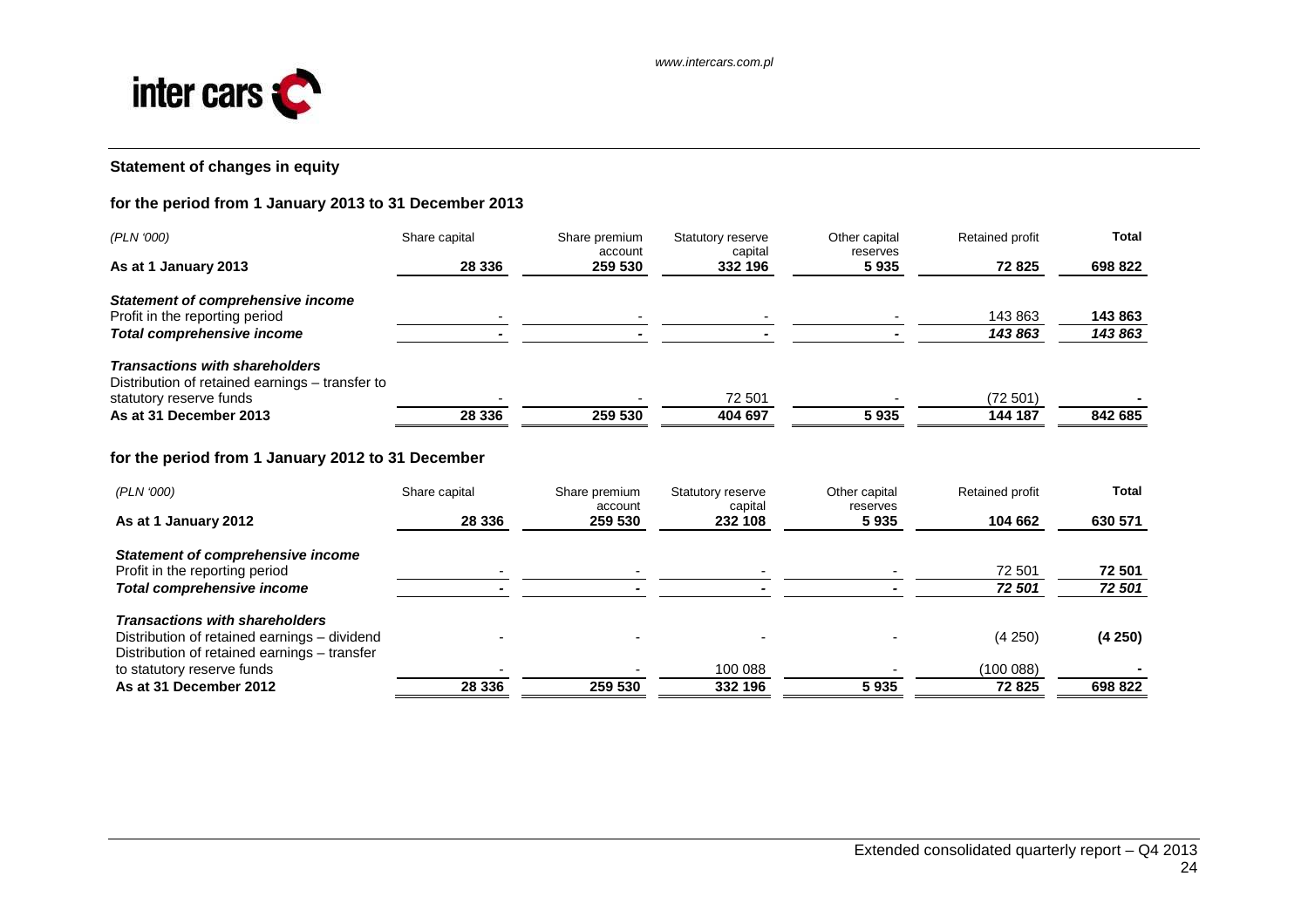

## **Statement of cash flows**

| (PLN '000)                                                          | 01.01.2013-<br>31.12.2013 | 01.01.2012-<br>31.12.2012 |
|---------------------------------------------------------------------|---------------------------|---------------------------|
| <b>Operating cash flows</b>                                         |                           |                           |
| Profit (loss) before tax                                            | 164 996                   | 86 448                    |
| Adjustments:                                                        |                           |                           |
| Depreciation and amortization                                       | 22 954                    | 24 979                    |
| Foreign exchange gains /losses                                      | (27)                      | (332)                     |
| (Profit / loss on investing activities                              | (632)                     | (1876)                    |
| Net interest and share in profits                                   | 15 986                    | 23 987                    |
| Net dividends                                                       | (86 188)                  | (20056)                   |
| Other adjustments, net                                              | 5 0 5 9                   | 1 0 0 7                   |
| Operating profit before changes in the working capital              | 122 148                   | 114 157                   |
| Change in inventories                                               | (25, 405)                 | (23995)                   |
| Change in receivables                                               | (60060)                   | 94 091                    |
| Change in short-term liabilities                                    | (23 160)                  | (58481)                   |
| Cash generated by operating activities                              | 13 523                    | 125 772                   |
| Corporate income tax paid                                           | (22527)                   | (20 902)                  |
| Net cash from operating activities                                  | (9 004)                   | 104 870                   |
| Cash flow from investing activities                                 |                           |                           |
| Proceeds from the sale of plant, property, equipment and intangible |                           |                           |
| assets                                                              | 2952                      | 6852                      |
| Purchase of plant, property, equipment and intangible assets        | (29 802)                  | (47648)                   |
| Sale of shares in subordinated entities                             | 408                       | 3 100                     |
| Purchase of financial assets in related and other entities          | (23 293)                  | (58116)                   |
| Repayment of loans and borrowings                                   | 9672                      | 24 4 85                   |
| Loans granted                                                       | (7491)                    | (10 275)                  |
| Interest paid                                                       | 2842                      | 827                       |
| Dividends received                                                  | 86 188                    | 20 056                    |
| Other items, net                                                    | (20975)                   |                           |
| Net cash from investing activities                                  | 20 501                    | (60719)                   |
| Cash flow from financing activities                                 |                           |                           |
| (repayments) / proceeds from credits and leases                     | (5750)                    | (4172)                    |
| Loans granted                                                       | 40 865                    |                           |
| Repayment of loans and borrowings                                   | (24739)                   | (12843)                   |
| Interest paid                                                       | (18832)                   | (28 243)                  |
| Dividend paid                                                       |                           | (4 250)                   |
| Net cash from financing activities                                  | (8456)                    | (49 508)                  |
| Net change in cash and cash equivalents                             | 3 041                     | (5 357)                   |
| Cash and cash equivalents at the beginning of the period            | 12790                     | 18 147                    |
| Cash and cash equivalents at the end of the period                  | 15831                     | 12790                     |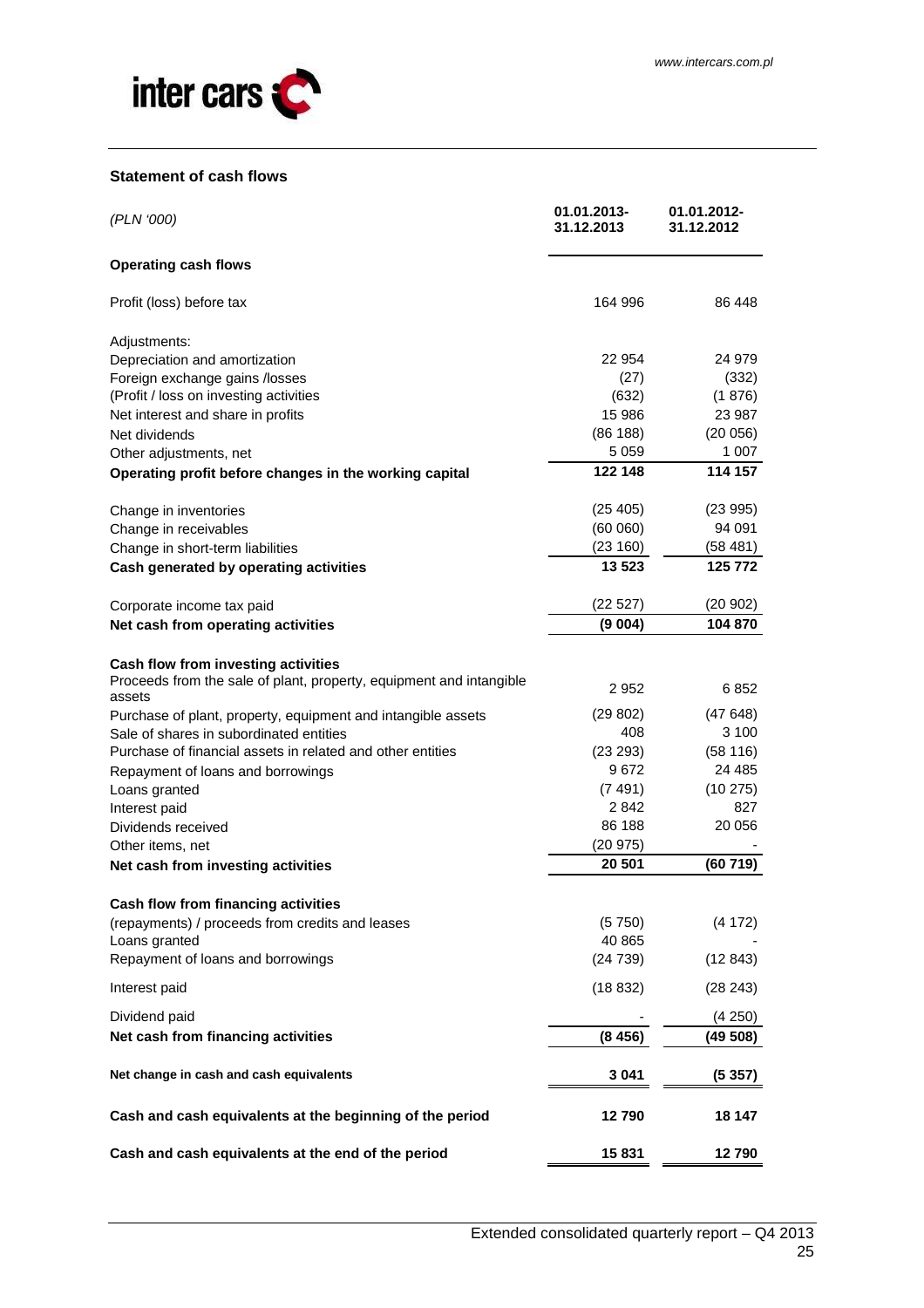

## **1. Accounting principles**

The accounting principles applied by Inter Cars are the same as those applied by the Group, with the exception of interest in subsidiaries, valued at the historical costs minus revaluation write-downs.

## **2. Investments in subordinated entities**

| Investments in subordinated entities as at 31.12.2012    | 111 699 |
|----------------------------------------------------------|---------|
| Write-down on shares of Frenopast                        | (3782)  |
| Purchase of shares of Inter Cars Malta Holding Limited   | 19      |
| Purchase of shares of ILS Sp. z o.o.                     | 45 388  |
| Reversal of the write-down of shares                     | 684     |
| Increasing the share capital of Cleverlog-Autoteile GmBH | 421     |
| Increasing the share capital of Cars Czech Republic      | 13837   |
| Covering losses from prior years in Croatia              | 8 3 3 2 |
| Purchase of shares of Q-Service Truck                    | 5       |
| Purchase of shares of InterMeko Europa                   | 40      |
| Investments in subordinated entities as at 30.09.2013    | 176 643 |

## **3. Transactions with related entities in the condensed standalone financial statements**

|                                          | Sales income              |                           | Purchase of goods and<br>services |                           |  |
|------------------------------------------|---------------------------|---------------------------|-----------------------------------|---------------------------|--|
|                                          | 01.01.2013-<br>31.12.2013 | 01.01.2012-<br>31.12.2012 | 01.01.2013-<br>31.12.2013         | 01.01.2012-<br>31.12.2012 |  |
| Inter Cars Ukraine LLC                   | 29 090                    | 23 850                    |                                   |                           |  |
| Q-Service Sp. z o.o.                     | 1401                      | 5 2 8 2                   | 77 408                            | 58 859                    |  |
| Lauber Sp. z o.o.                        | 1518                      | 6 10 6                    | 34 624                            | 25 618                    |  |
| Inter Cars Ceska Republika               | 69 019                    | 55 866                    | 2 7 1 1                           | 7608                      |  |
| Inter Cars Slovenska Republika           | 67921                     | 59 032                    | 1 703                             | 1933                      |  |
| Feber Sp. z o.o.                         | 1623                      | 718                       | 37 783                            | 24 447                    |  |
| Inter Cars Lietuva UAB                   | 100 999                   | 82 045                    | 10 505                            | 7 900                     |  |
| IC Development & Finance Sp. z o.o.      | 741                       |                           | 1 2 3 6                           | 1 201                     |  |
| JC Auto s.r.l.                           | 6422                      | 7855                      | 3 3 4 4                           | 4 2 7 1                   |  |
| Inter Cars d.o.o.                        | 29 477                    | 21 183                    | 1 0 5 3                           | 2 2 8 7                   |  |
| JC Auto S.A.                             | 161                       | 1                         | 2072                              | 3607                      |  |
| Inter Cars Hungária Kf.                  | 21 977                    | 11 572                    | 880                               | 1764                      |  |
| Inter Cars Romania s.r.l.                | 118 594                   | 72 552                    | 10 208                            | 8 1 9 1                   |  |
| Armatus sp. z o.o.                       | 65                        | 107                       | 2 5 9 0                           |                           |  |
| Cleverlog Autoteile BmbH                 | 194                       | 119                       |                                   |                           |  |
| Inter Cars Latvija SIA                   | 43 598                    | 14 848                    | 387                               | 125                       |  |
| Inter Cars Bulgaria Ltd.                 | 4 1 6 4                   | 2 1 7 5                   | 48                                | 3                         |  |
| Inter Cars Marketing Services Sp. z o.o. | 140                       | 427                       | 65 796                            | 28798                     |  |
| Inter Cars Cyprus Ltd                    |                           |                           |                                   | 1 347                     |  |
| $ILS$ $Sp. z$ $o.o.$                     | 10 509                    |                           | 125 414                           |                           |  |
|                                          | 507 613                   | 363738                    | 377 762                           | 177959                    |  |